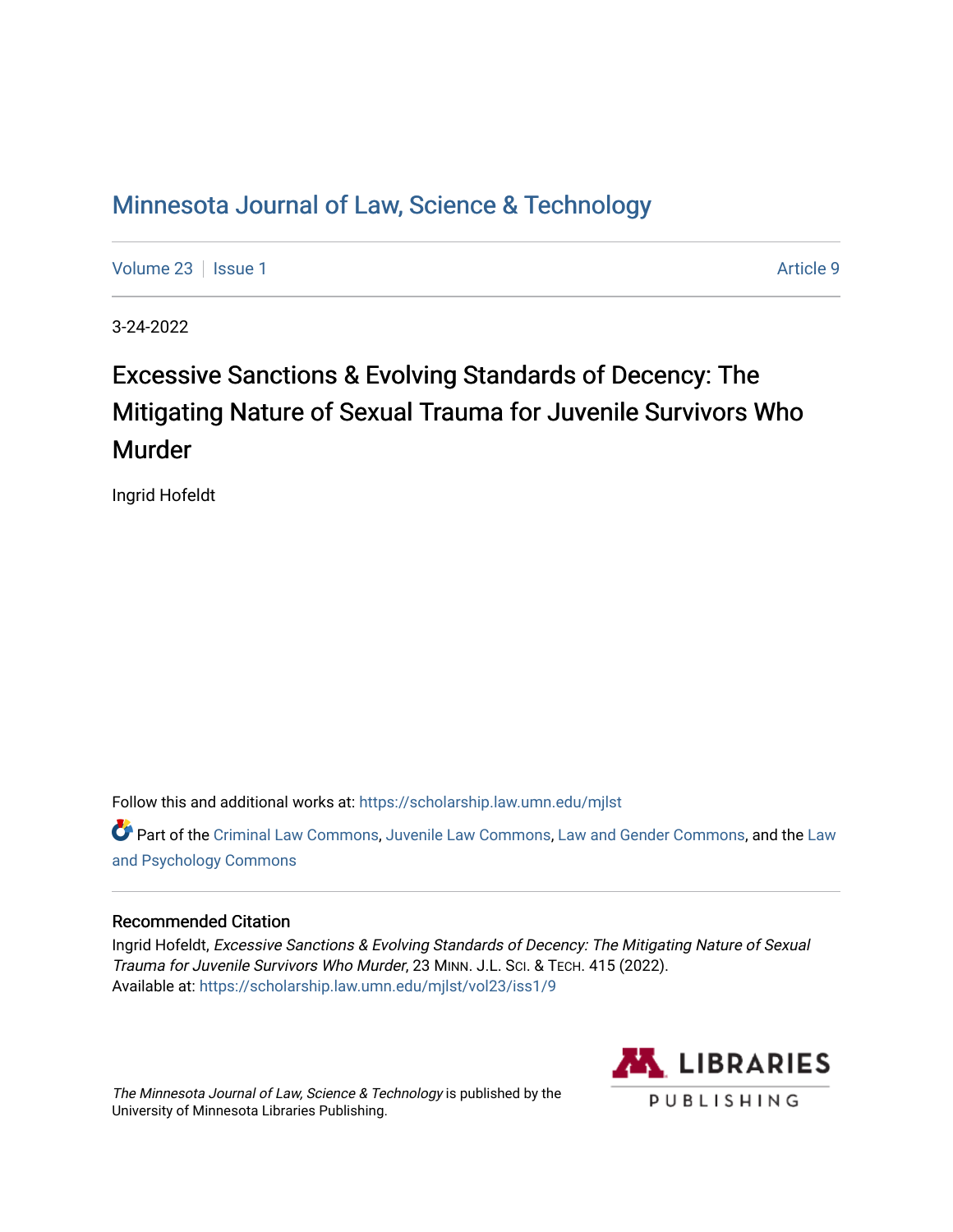#### **Note**

### **Excessive Sanctions & Evolving Standards of Decency: The Mitigating Nature of Sexual Trauma for Juvenile Survivors Who Murder**

#### *Ingrid Hofeldt\**

Approximately 2,500 Americans sit behind bars serving life without parole (LWOP) sentences for murders they committed as children.1 A huge proportion of juvenile murderers experienced horrific harms, ranging from violent abuses in their neighborhood parks to sexual abuse in the hidden corners of their homes, but lacked the tools to manage, heal, and initiate recovery from their traumas.2 These youth, many of whom are now adults, received sentences that often did not account for the mitigating nature of their traumas.3

This Note will argue that juvenile murder defendants with trauma histories generally, and sexual trauma histories specifically, deserve shorter sentences given the impact of that trauma on their development. It will further argue that courts do not sufficiently consider the mitigating evidence of sexual trauma when sentencing youth for murder. Part I will examine the neurological, sociological, and psychological research on the relationship between abuse and juvenile murder, illustrating how abuse strongly correlates with violent behavior among a subset of these children. Part II will showcase the limitations of evidence at sentencing and the extent to which evidence of



<sup>© 2022</sup> Ingrid Hofeldt

<sup>\*</sup> J.D. Candidate, University of Minnesota School of Law. Many thanks to Professor Alan Rozenshtein for his valuable feedback and counseling throughout the writing process, and to Nigel Hofeldt, Julie Berger, Sydney Goggins, Fabiola Gretzinger, and Matt Jacobs for their unwavering support.

<sup>1.</sup> HUMAN RIGHTS WATCH, STATE DISTRIBUTION OF ESTIMATED 2,574 JUVENILE OFFENDERS SERVING JUVENILE LIFE WITHOUT PAROLE (2009), https://www.hrw.org/sites/default/files/related\_material/JLWOP\_Table\_May\_7 \_2009.pdf (data compiled between 2004 and 2009).

<sup>2</sup>*. See infra* Part I.A.

<sup>3</sup>*. See infra* Part III.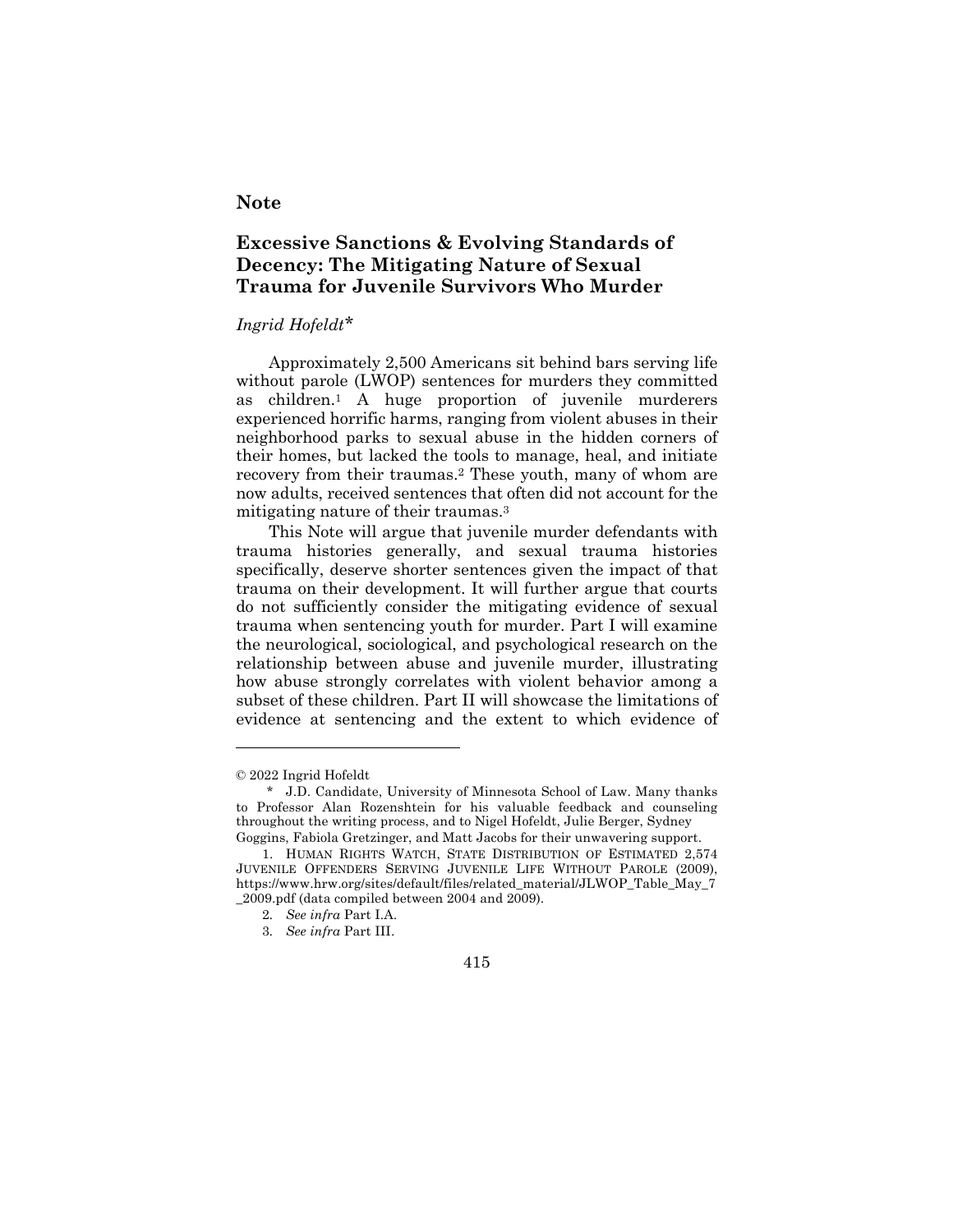trauma actually impacts juvenile murder defendants' sentences. Part III will argue that the current framework for sentencing a population of defendants who disproportionately experience arguably mitigating circumstances serves no moral, legal, or policy purpose. This Note concludes that while courts have begun to dabble in trauma-informed sentencing, on a structural level the government must shift resources from the juvenile criminal legal system towards earlier public health interventions because these defendants' abuse histories are a public health crisis for defendants, their victims, and their communities. This reallocation is necessary to avoid committing a grave injustice against some of this country's most vulnerable youth.

#### I. THE PROBLEM: HOW SEXUAL ABUSE HARMS A SUBSET OF JUVENILE MURDERERS

#### A. THE PERNICIOUS CORRELATION BETWEEN SEXUAL TRAUMA HISTORIES AND MURDER CONVICTIONS

Numerous psychologists, psychiatrists, sociologists, and criminologists have found a strong relationship between criminal behavior and childhood trauma.4 Ninety-five percent of

<sup>4.</sup> ASHLEY NELLIS, THE SENTENCING PROJECT, THE LIVES OF JUVENILE LIFERS: FINDINGS FROM A NATIONAL SURVEY 2 (2012), https://www .sentencingproject.org/publications/the-lives-of-juvenile-lifers-findings-from-anational-survey/ (reporting that 46.7% of juveniles sentenced to LWOP experienced physical abuse and 20.5% experienced sexual abuse); Yael Cannon & Andrew Hsi, *Disrupting the Path from Childhood Trauma to Juvenile Justice: An Upstream Health and Justice Approach*, 43 FORDHAM URB. L.J. 425, 426, 448–59 (2016) (detailing how dozens of studies have shown a strong correlation between incarceration, child abuse, and other adverse childhood experiences (ACE) factors); *see also* Lauren Ashbaugh, Child Sexual Abuse and Revictimization in Incarcerated Men and Women: Incidence and Vulnerability 5 (Aug. 2009) (unpublished Ph.D. dissertation, University of Virginia) (on file with ProQuest) ("59% of [incarcerated males] reported experiencing sexual molestation, compared with the [5–8% of the general population]." (citing Johnson et al., *A History of Drug Use and Childhood Sexual Abuse Among Incarcerated Males in a County Jail*, 40 SUBSTANCE USE & MISUSE 211 (2005))); Irina Alexandrovna Komarovskaya et al., *Exploring Gender Differences in Trauma Exposure and the Emergence of Symptoms of PTSD Among Incarcerated Men and Women*, 22 J. FORENSIC PSYCHIATRY & PSYCH. 395, 401 tbl.1 (2011) (determining that 95% of incarcerated people have trauma histories, 21% of incarcerated men experienced sexual abuse and 84% experienced non-sexual abuse); Stacey Nofziger & Don Kurtz, *Violent Lives: A*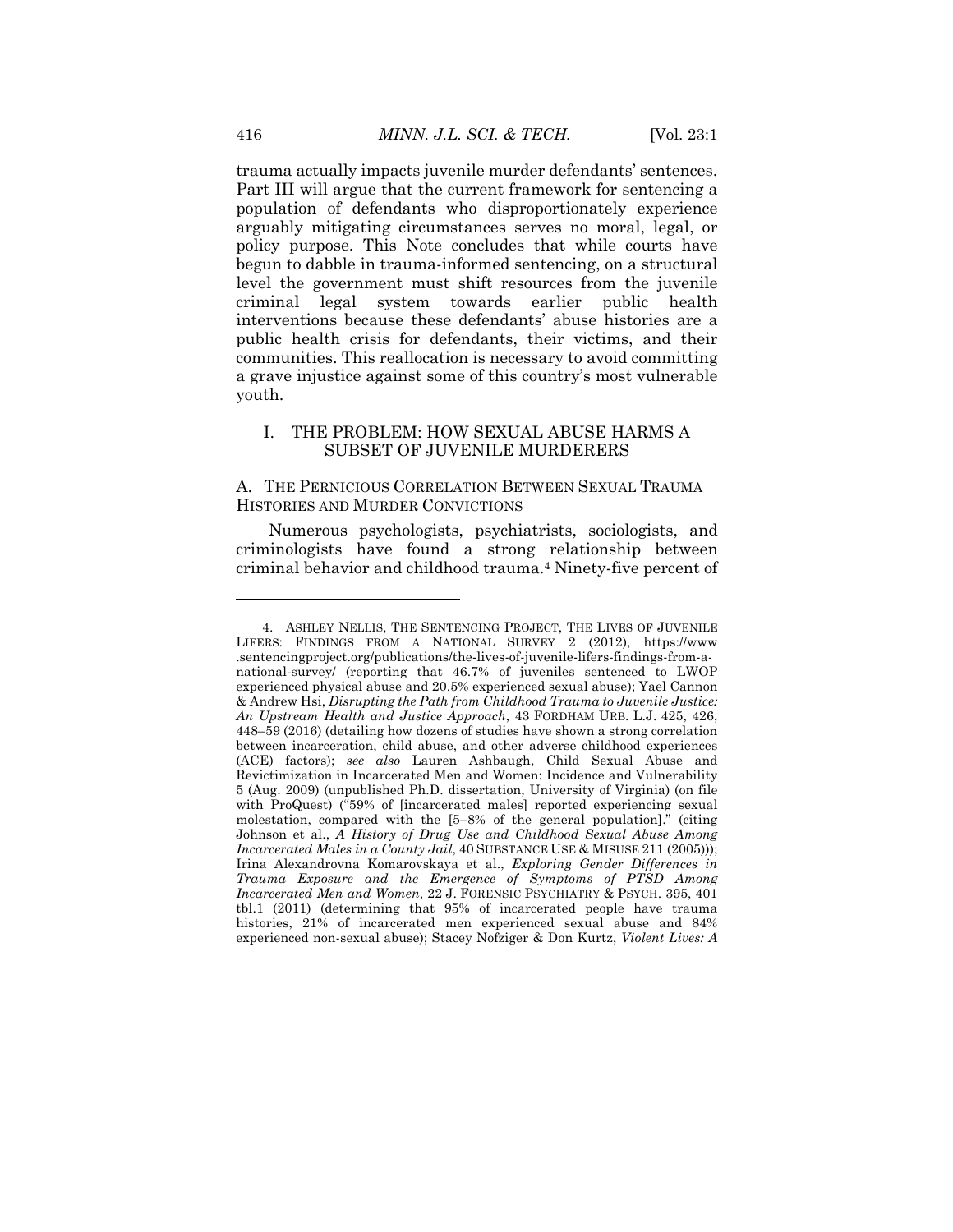men<sup>5</sup> incarcerated for any crime have trauma histories.<sup>6</sup> Focusing on juveniles incarcerated for murder, many have Adverse Childhood Experience (ACE) scores in the highest 0.1% of society,7 which means they experienced traumas more numerous and severe than 99.9% of society. These adverse experiences include witnessing violence at home (79% of juvenile lifers), physical abuse (46.9% of juvenile lifers), and sexual abuse (20.5% of juvenile lifers).8

Examining child abuse specifically, the relationship between this particular trauma and later criminal activity remains significant. Sexual abuse has the strongest correlational effect of any trauma, with sexual abuse survivors 24.5% more likely than their non-sexually abused peers to commit non-drug crimes.9 Several studies have documented sexual abuse rates between 21% and 59% among incarcerated men, with reported physical abuse rates as high as 84%.10

9. Janet Currie & Erdal Tekin, *Understanding the Cycle: Childhood Maltreatment and Future Crime*, 47 J. HUM. RES. 509, 529 (2012).

10. Komarovskaya et al., *supra* note 4 (reporting that 21% of incarcerated men reported sexual abuse and 84% reported non-sexual abuse histories); Bonnie E. Carlson & Michael S. Shafer, *Traumatic Histories and Stressful Life Events of Incarcerated Parents: Childhood and Adult Trauma Histories*, 90 PRISON J. 475, 476, 478, 485 (2010) (noting studies that show 16.4% of incarcerated men had experienced physical abuse and 8.8% had experienced sexual abuse also noting other studies (e.g., Johnson et al., *supra* note 4) that found physical abuse rates as high as 59%); *see also* Marjory Anne Henderson Marquardt, *Fallacious Reasoning: Revisiting the* Roper *Trilogy in Light of the* 

*Lifestyle Model Linking Exposure to Violence to Juvenile Violent Offending*, 42 J. RSCH. CRIME & DELINQ. 3, 5 (2005) (arguing that there is a relationship between certain trauma and violent offending).

<sup>5.</sup> Regarding gender, this Note uses the languages of the studies it cites to remain consistent and accurately reflective of the content of those studies; however, many studies fail to include or record the genders of nonbinary or trans individuals, which is exclusionary and harmful to trans and nonbinary communities.

<sup>6</sup>*. See* Komarovskaya et al., *supra* note 4.

<sup>7.</sup> James Garbarino, *ACEs in the Criminal Justice System*, 17 ACAD. PEDIATRICS S32, S32 (2017) ("[O]nly 0.01% of Americans (1 in 1000) report an ACEs score of 8, 9, or 10. The scores reported by the last 10 killers I interviewed [who committed murder as adolescents or young adults] . . . had an average score of 8." (footnote omitted)). *See generally* Vincent J. Felitti et al., *Relationship of Childhood Abuse and Household Dysfunction to Many the Leading Causes of Death in Adults*, 14 AM. J. PREVENTATIVE MED. 245, 248 (1998) (creating the category of ACEs and showing the relationship between ACEs and risk factors for the leading causes of death in adults).

<sup>8.</sup> NELLIS, *supra* note 4.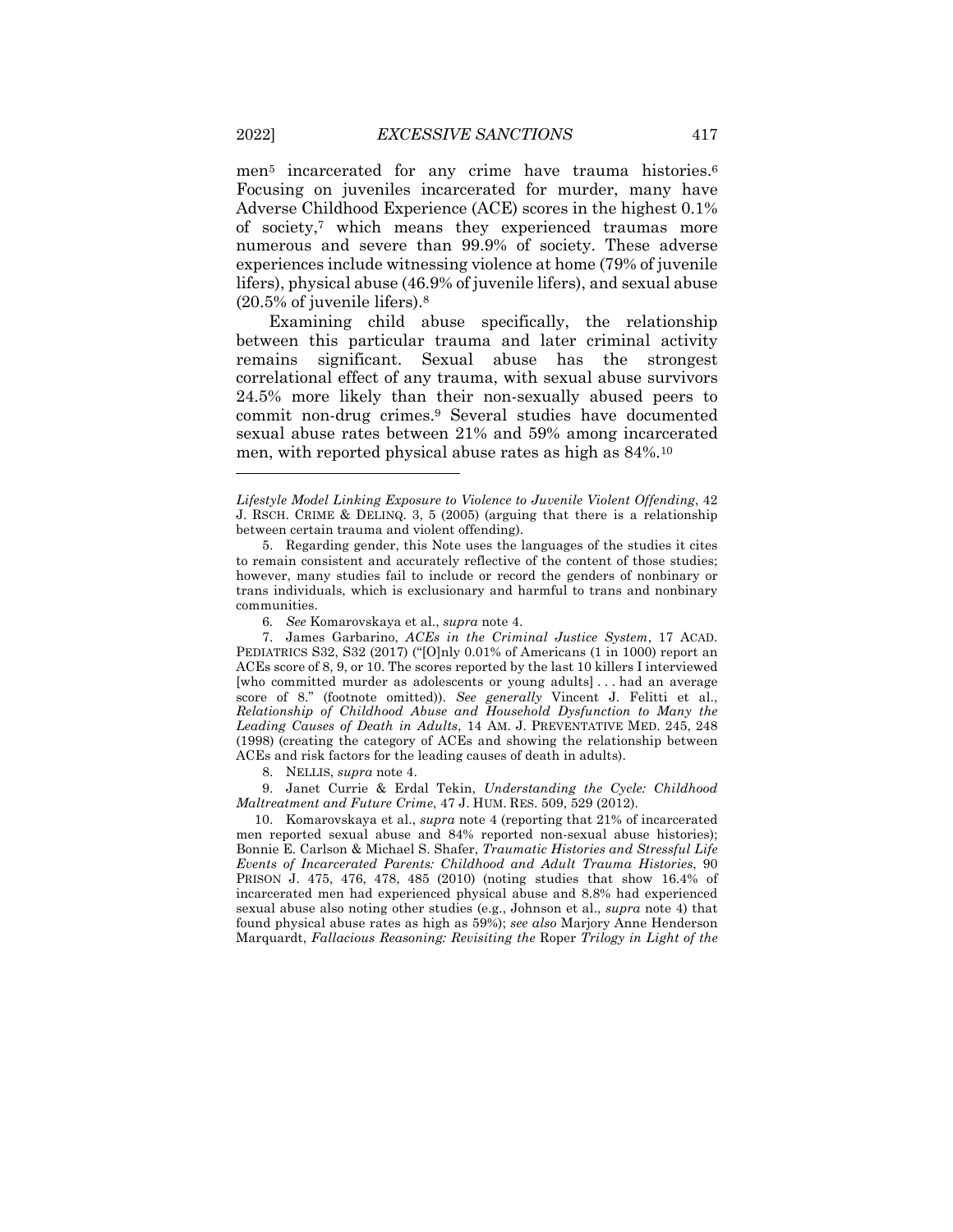Some researchers postulate these rates would rise even higher with proper surveying techniques and fewer social barriers to disclosure.11 Men and boys cite guilt, self-blame, shame, fear of homophobia, and fear of being labeled pedophiles as barriers to disclosure of sexual trauma.12 Additionally, society's pressure on men to embody a strong, hegemonic masculinity prevents male child sexual abuse survivors from coming forward with their experiences.13 These gendered barriers to disclosure illustrate the difficulty of assessing the true scope of this issue.14

At first glance, the correlation between trauma and juvenile murder convictions might appear to reflect the widespread, pernicious severity of child abuse in the United States overall; however, when flipping this coin and examining the proportion of trauma survivors who commit violent crimes, the strong association remains. Incarcerated people are more likely to have trauma histories, but people with trauma histories are also more likely to commit crimes that catalyze incarceration.<sup>15</sup> Abused and neglected children are almost twice as likely to perpetrate violent criminal behavior, with over 50% of abuse survivors selfreporting violent actions or accruing violent criminal charges.16 Researchers tracking 900 victims of childhood abuse and neglect found that by age thirty-two, half of their sample population had committed non-traffic offenses, and 18% had committed violent

*Sexual-Abuse-to-Prison Pipeline*, 72 STAN. L. REV. 749, 765–66 (2020) (discussing gender disparity of sexual abuse histories in incarcerated juveniles).

<sup>11</sup>*. See, e.g.*, Kevin M. Gorey & Donald R. Leslie, *The Prevalence of Child Sexual Abuse: Integrative Review Adjustment for Potential Response and Measurement Biases*, 21 CHILD ABUSE & NEGLECT 391, 391–96 (1997) (finding that sexual abuse rates rise significantly when researchers use broader survey language; for example, using the phrase "Someone touched my genitals when I did not want them to" instead of using the phrase "I was sexually abused").

<sup>12.</sup> Marudan Sivagurunathan et al., *Barriers and Facilitators Affecting Self-Disclosure Among Male Survivors of Child Sexual Abuse: The Service Providers' Perspective*, 88 CHILD ABUSE & NEGLECT 455, 462 (2019).

<sup>13</sup>*. Id.* at 463.

<sup>14</sup>*. Id.*

<sup>15.</sup> Izabela Milaniak & Cathy Spatz Widom, *Does Child Abuse and Neglect Increase Risk for Perpetration of Violence Inside and Outside the Home?* 5 PSYCH. VIOLENCE 246, 252 (2015) (finding that 60% of abused children within their sample study committed violent crimes, which is consistent with similar studies that documented a range of 50–70%).

<sup>16</sup>*. Id.*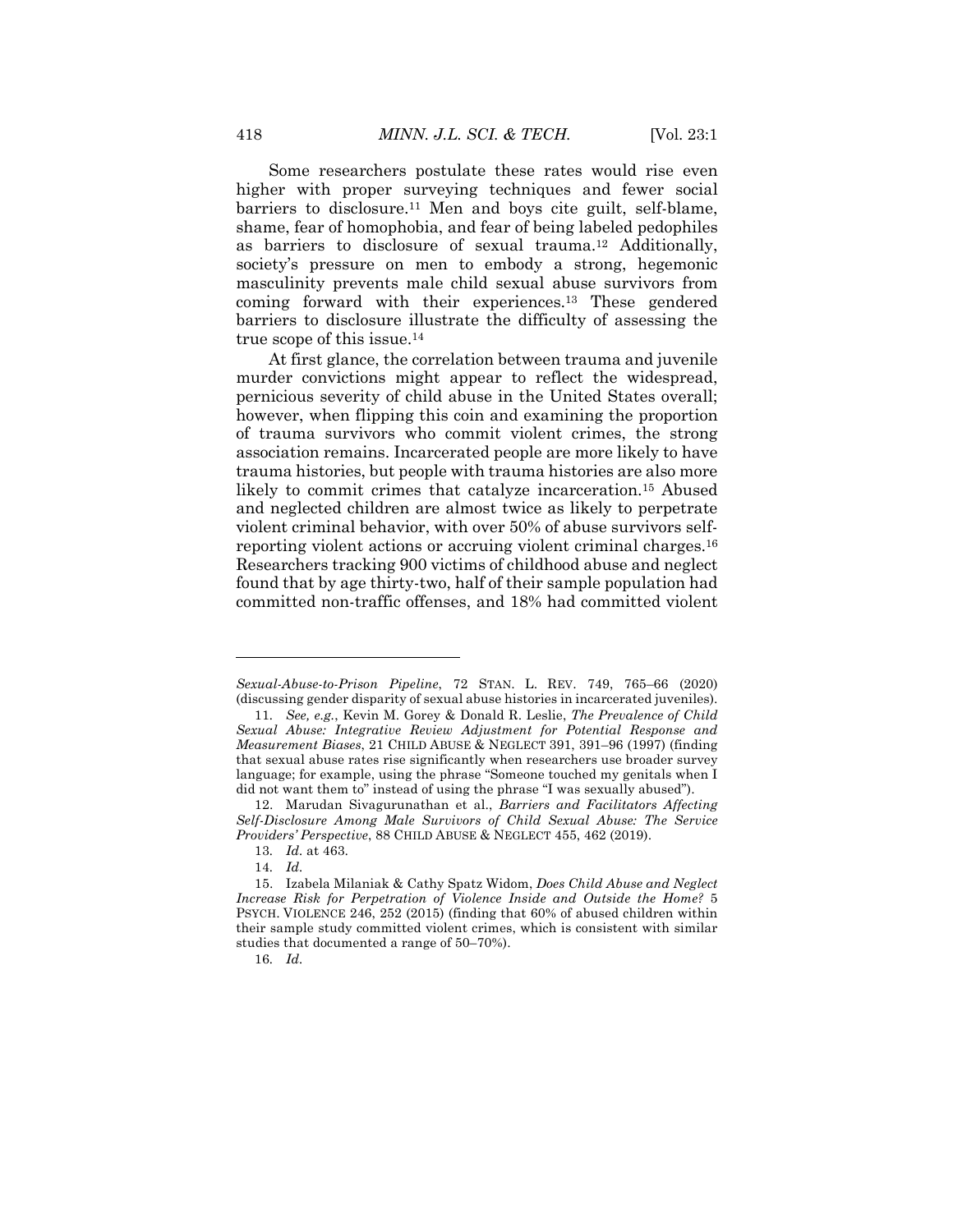offenses.17 This relationship remains when accounting for other factors such as sex, race, and age.<sup>18</sup>

Critics could argue that these statistics reflect the strong correlation between poverty and incarceration,19 or genes passed from violent parents to their children.<sup>20</sup> For example, one could posit that an abusive parent with violent genes passed those genes to their victim, who grew into a murderer. However, multiple twin studies have documented that even when controlling for genetic and environmental factors, abused twins are more likely to develop certain mental disorders, like substance addictions.21 Further, one study found abused twins were significantly more likely to develop conduct disorders than their non-abused counterparts.22 Given the complexity of human development and the multiplicity of factors that influence each individual's trajectory, many remain rightly skeptical that a specific factor like abuse makes the difference in the firing of a trigger.23 This Note does not purport to conclude that abuse causes murder; however, this strong correlation represents a

<sup>17.</sup> Michael G. Maxfield & Cathy Spatz Widom, *The Cycle of Violence: Revisited 6 Years Later*, 150 ARCHIVES PEDIATRICS & ADOLESCENT MED. 390, 390 (1996).

<sup>18</sup>*. Id.*

<sup>19</sup>*. See* Wes Moore, *The Links Between Mass Incarceration and Poverty*, BRENNAN CTR. FOR JUST. (Mar. 1, 2021), https://www.brennancenter.org/ourwork/analysis-opinion/links-between-mass-incarceration-and-poverty.

<sup>20.</sup> In other words, a critic would argue that other factors correlate with incarceration statistics and that correlation does not equal causation. *See generally* April Bleske-Rechek et al., *Causal Inference from Descriptions of Experimental and Non-Experimental Research: Public Understanding of Correlation-Versus-Causation*, 142 J. GEN. PSYCH. 48 *passim* (2015) (examining humans' tendency to conflate correlation with causation); Justin Peters, *When Ice Cream Sales Rise, So Do Homicides. Coincidence, or Will Your Next Cone Murder You?*, SLATE (July 9, 2013), https://slate.com/news-and-politics/2013/07 /warm-weather-homicide-rates-when-ice-cream-sales-rise-homicides-rise-

coincidence.html (providing the classic example of the correlation/causation conundrum, in which scientists discuss why murders rise when ice cream sales rise).

<sup>21.</sup> Elliot C. Nelson et al., *Childhood Sexual Abuse and Risks for Licit and Illicit Drug-Related Outcomes: A Twin Study*, 36 PSYCH. MED. 1473, 1480 (2006).

<sup>22.</sup> Stephen Dinwiddie et al., *Early Sexual Abuse and Lifetime Psychopathology: A Co-Twin Control Study*, 30 PSYCH. MED. 41, 50–51 (2000).

<sup>23</sup>*. See, e.g.*, NATIONAL RESEARCH COUNCIL ET AL., *Making Causal Connections*, *in* FROM NEURONS TO NEIGHBORHOODS: THE SCIENCE OF EARLY CHILDHOOD DEVELOPMENT (Jack P. Shonkoff & Deborah A. Phillips eds., 2000).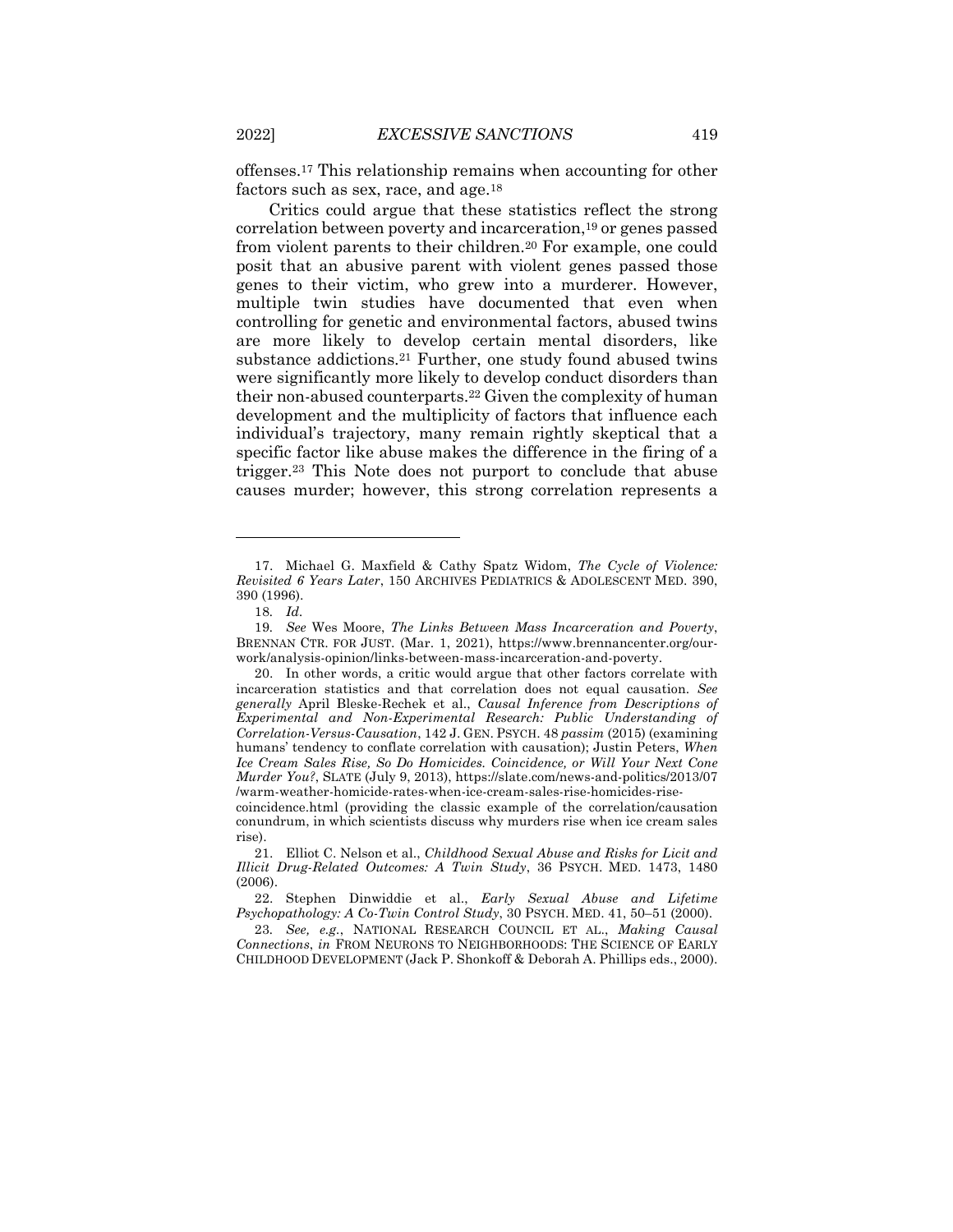concerning pattern that suggests a possible causal link, which legislators would be loath to ignore.

Additionally, certain genetic characteristics linked with the brain's ability to manage stress illuminate the previously foggy link between abuse and violence.24 Thirty-four percent of boys and 15% of girls have a low-activity MAOA genotype.25 The MAOA gene is located on the X chromosome and encodes an enzyme that, in turn, metabolizes neurotransmitters that are crucial to stress management.26 Individuals with low-activity MAOA (and thus affected neurotransmitters) experience cognitive and emotional difficulties, heightened pressure when responding to stressful situations and increased aggression.27

According to these studies, the presence of the low-activity MAOA gene may help explain why some maltreated children develop antisocial behaviors while others do not.28 Researchers found that 85% of boys who have this genetic variation *and* experienced severe childhood maltreatment developed antisocial behavior.29 Additionally, boys who were maltreated and had the low-activity MAOA genotype were three times as likely as nonmaltreated boys with this genotype to develop a diagnosed conduct disorder and ten times more likely to receive a violent criminal conviction by age twenty-six.30 While the subset of boys

<sup>24.</sup> Avshalom Caspi et al., *Role of Genotype in the Cycle of Violence in Maltreated Children*, 297 SCI. 851, 851–52 (2002) (following a cohort of almost 1,000 people from childhood to adulthood); David M. Fergusson, *MAOA, Abuse Exposure and Antisocial Behaviour: 30-year Longitudinal Study*, 198 BRIT. J. PSYCHIATRY 457, 457 (2011) (replicating Caspi's study nine years later and finding the same results); J. Kim-Cohen et al., *MAOA, Maltreatment, and Gene-Environment Interaction Predicting Children's Mental Health: New Evidence and a Meta-Analysis*, 11 MOLECULAR PSYCHIATRY 903, 903–04 (2006) (determining a similar connection between the MAOA gene, abusive environments, and future criminality).

<sup>25.</sup> Kim-Cohen et al., *supra* note 24, at 905. These studies focus on boys because girls have two X chromosomes, making it impossible to determine which allele is affected, and because the girl samples sizes (i.e., those having low-MAOA) were too small to support the analyses. *Id.*; Caspi et al., *supra* note 24, at 853 n.30.

<sup>26</sup>*. See* Caspi et al., *supra* note 24, at 851.

<sup>27</sup>*. Id.*

<sup>28</sup>*. E.g.*, *id.* ("Circumstantial evidence suggests the hypothesis that childhood maltreatment predisposes most strongly to adult violence among children whose MAOA is insufficient to constrain maltreatment-induced changes to neurotransmitter systems.").

<sup>29</sup>*. Id.* at 853.

<sup>30</sup>*. Id.*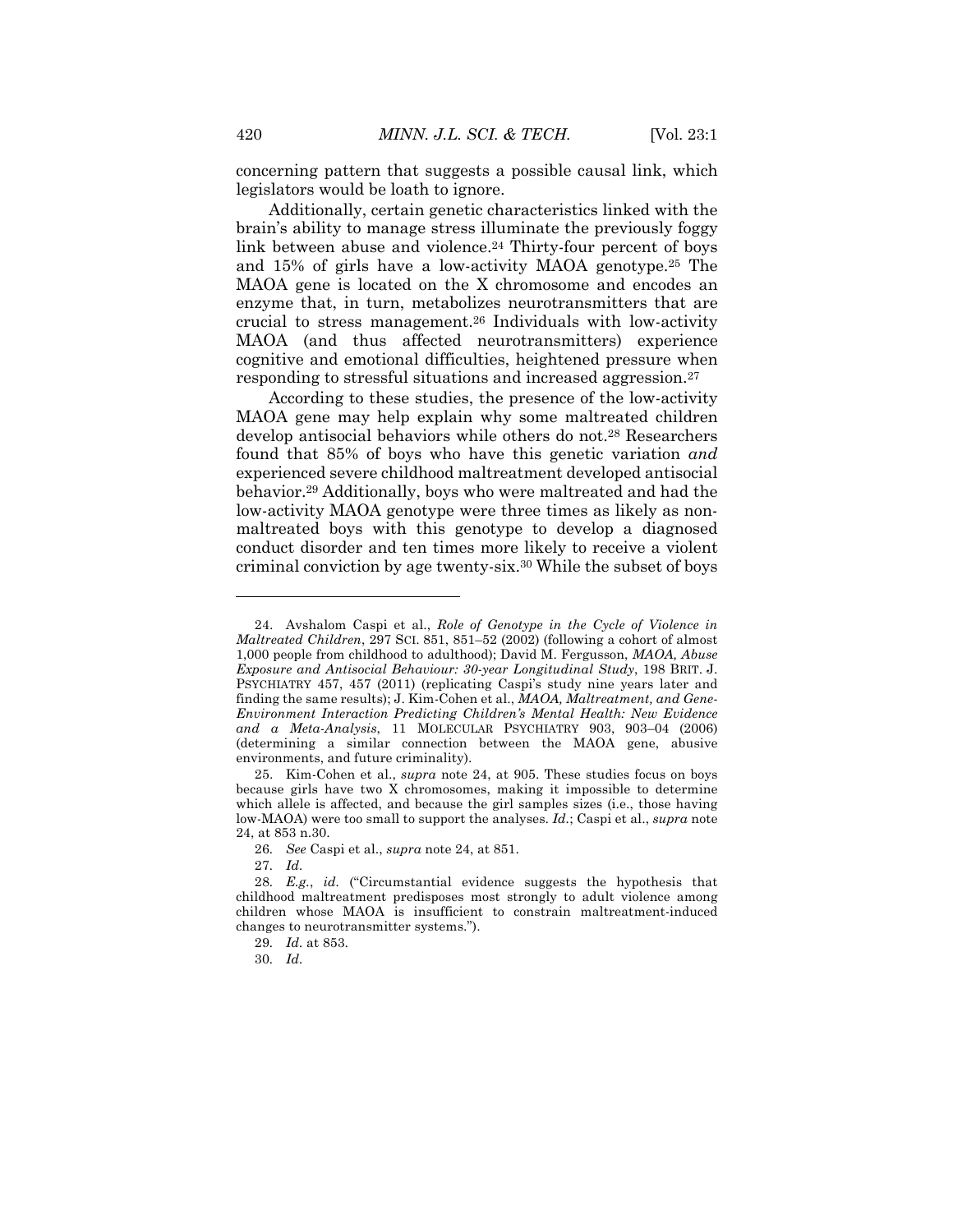with abuse histories and the low-activity MAOA gene comprised only 12% of the study cohort, they committed 44% of the cohort's violent convictions, even when controlling for other possible contributing factors.31 Researchers liken the MAOA gene's impact on boys with abuse histories to the repercussions of a smoking history or a diabetes diagnosis on one's chances of contracting heart disease.32



These patterns remain correlational and do not necessarily reflect a causal relationship; however, the strength of this

<sup>31</sup>*. Id.*

<sup>32</sup>*. See id.* & n.37 ("Nonetheless, although individuals having the combination of low-activity *MAOA* genotype and maltreatment were only 12% of the male birth cohort, they accounted for 44% of the cohort's violent convictions, yielding an attributable risk fraction (11%) comparable to that of the major risk factors associated with cardiovascular disease.").

<sup>33</sup>*. Id.* at 852 fig.1.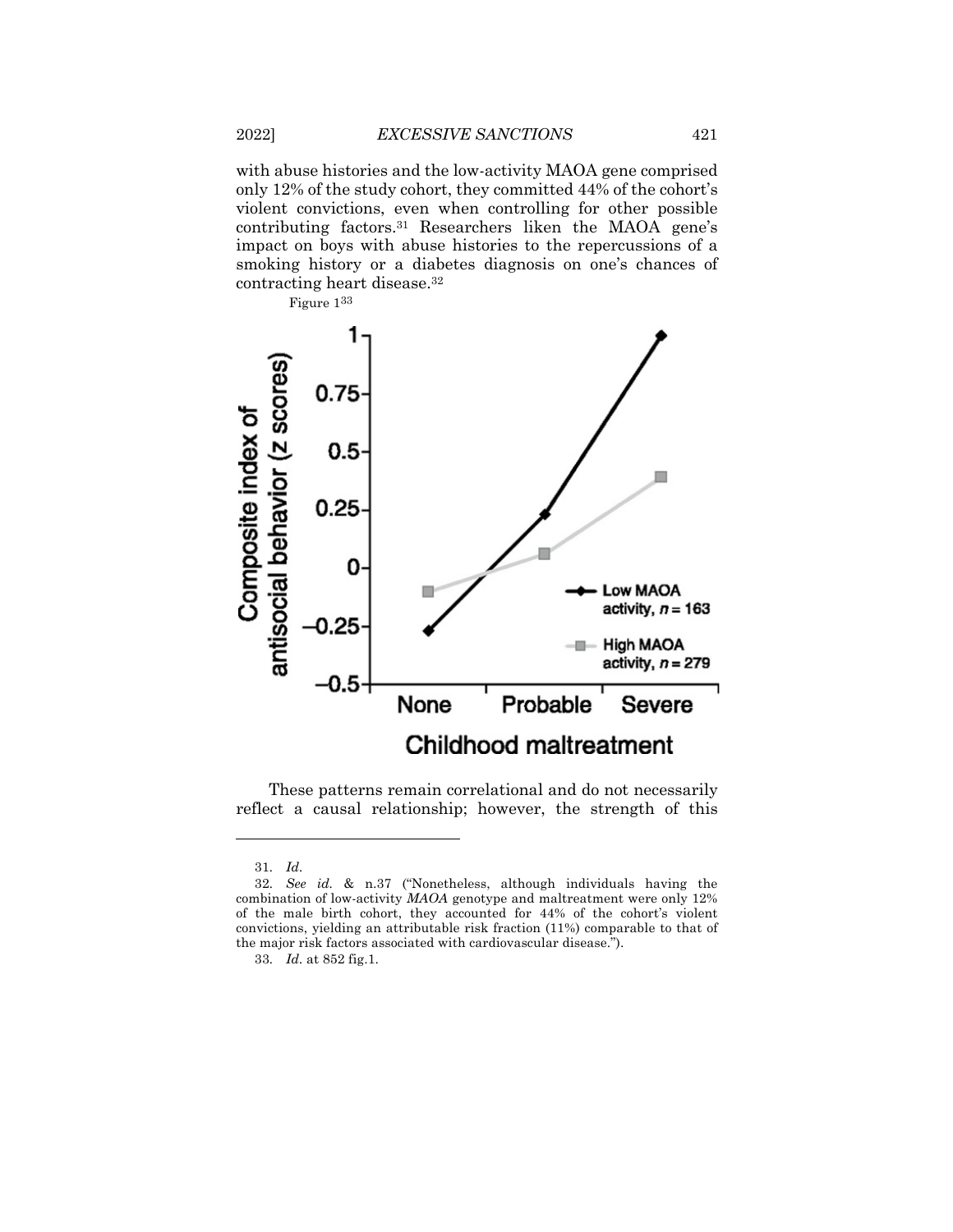correlation indicates that researchers should devote further time and energy to exploring possible causality.

Critics might argue that, while many child abuse survivors murder, thousands of child abuse survivors do not murder.<sup>34</sup> Additionally, while abuse may harm children greatly, abusers do not hand each child they harm a weapon and propel them in the direction of an unwitting victim. These critics are correct that this analysis presents patterns, not definitive neurological maps demonstrating a clear trajectory from abuse to murder. However, this strong correlation, particularly considering the MAOA genotype's influence, indicates that a troubling relationship between abuse and murder exists that merits further examination. It may prove impossible to scientifically document clear causation between abuse and murder because of the complexities of research involving humans, but given the severity of abuse and the ubiquity of the correlation between abuse and murder, a prima facie case exists for abuse as somewhat mitigating or exculpatory. This Note does not necessarily argue for automatically freeing potentially dangerous abuse survivors from prison, pushing them back into the public. It merely argues that when present, documented, and related to the crime in question, an abuse history could serve as a reason for shortening a juvenile's LWOP sentence.

#### B. TRAUMA CHANGES YOUTHS' ALREADY UNDERDEVELOPED BRAINS, EXACERBATING THEIR DIFFICULTIES WITH PROCESSING EMOTIONS AND RESPONDING TO STRESS

Now that this Note has explored the relationship between trauma and LWOP murder sentences, it will examine child abuse survivors' neurological development. Child abuse does not just create emotional pain for children but sculpts their bodies, rewires their brains, and shapes their neurological evolution

<sup>34.</sup> *E.g.*, Melanie Phillips, *Criminals Deserve Punishment, Not Excuses*, TIMES, (Sept. 17, 2019), https://www.thetimes.co.uk/article/criminals-deservepunishment-not-excuses-mw59jxzsr (arguing that "casting as victims of circumstances those who commit crime comes close to giving them a free pass"); *see also* ANTOINETTE KAVANAUGH & THOMAS GRISSO, EVALUATIONS FOR SENTENCING OF JUVENILES IN CRIMINAL COURT 30 (2021) ("[K]nowledge of a youth's psychosocial immaturity . . . at the time of the offense does not mean that this condition necessarily influenced or accounted for the youth's judgment or the act itself.").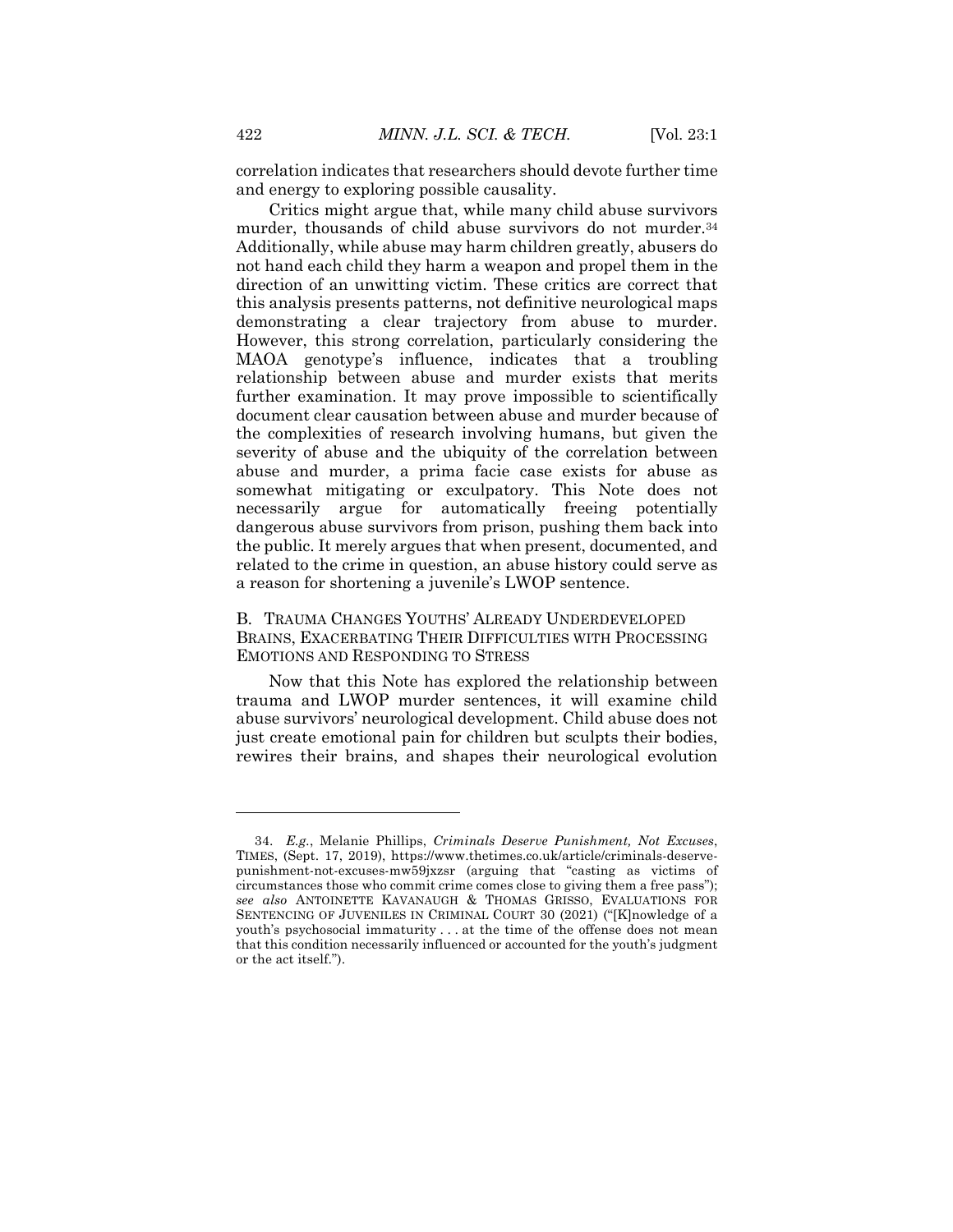throughout their growth.35 The success of a child's brain development directly depends on the quality of their childhood.36 Rather than remaining stagnant, abused children's brains change to protect them from future abuse.37 Due to "[the] interaction between nature and nurture, the brain . . . become[s] uniquely designed to support the survival of the young child in the world [they] experience[]."38 Following trauma, children become more sensitive to threats and more vulnerable to stress when faced with reminders of their abuse.<sup>39</sup> For example, trauma survivors are more likely to distrust others and interpret benign actions as aggressive threats.40 "Fight or flight" reactive behaviors are more common among physical and sexual abuse survivors, as their brains' crisis response systems are often rewired to constant "crisis mode."41 The parts of the brain devoted to reasoning and stress management are also impacted by their exposure to violence.42 This impact is noteworthy because without proper development of these centers, the brain instead depends on the amygdala, which encourages emotional

37*. Id.*

<sup>35.</sup> Laurence Steinberg & Elizabeth S. Scott, *Less Guilty by Reason of Adolescence: Developmental Immaturity, Diminished Responsibility, and the Juvenile Death Penalty*, 58 AM. PSYCH. 1009, 1011 (2003) (describing the numerous neurological and psychopathological impacts of child abuse on the brain at different ages); Terrie E. Moffitt & The Klaus-Grawe 2012 Think Tank, *Childhood Exposure to Violence and Lifelong Health: Clinical Intervention Science and Stress-Biology Research Join Forces*, 25 DEV. & PSYCHOPATHOLOGY 1619, 1625–26 (2013) (finding that child abuse survivors have IQs five points lower than non-survivors, but that gap grows to eight IQ points after twentyfive years).

<sup>36.</sup> JOHN RICH ET AL., DREXEL UNIVERSITY SCHOOL OF PUBLIC HEALTH CENTER FOR NONVIOLENCE AND SOCIAL JUSTICE, HEALING THE HURT TRAUMA: TRAUMA-INFORMED APPROACHES TO THE HEALTH OF BOYS AND YOUNG MEN OF COLOR 9 (2007), https://unnaturalcauses.org/assets/uploads/file/Heali ngtheHurt-Trauma-Rich%20et%20al.pdf.

<sup>38.</sup> Richard L. Gaskill & Bruce D. Perry, *Child Sexual Abuse, Traumatic Experiences, and Their Impact on the Developing Brain*, *in* HANDBOOK OF CHILD SEXUAL ABUSE: IDENTIFICATION, ASSESSMENT, AND TREATMENT 29, 31 (Paris Goodyear-Brown ed., 2012).

<sup>39</sup>*. Id.* at 33–34.

<sup>40</sup>*. Id.* at 35.

<sup>41</sup>*. See* Bruce D. Perry, *Childhood Experience and the Expression of Genetic Potential: What Childhood Neglect Tells Us About Nature and Nurture*, 3 BRAIN & MIND 79, 88–89 (2002); JOSEPH LEDOUX, SYNAPTIC SELF: HOW OUR BRAINS BECOME WHO WE ARE (2002).

<sup>42.</sup> Moffitt & The Klaus-Grawe 2012 Think Tank, *supra* note 35, at 1619.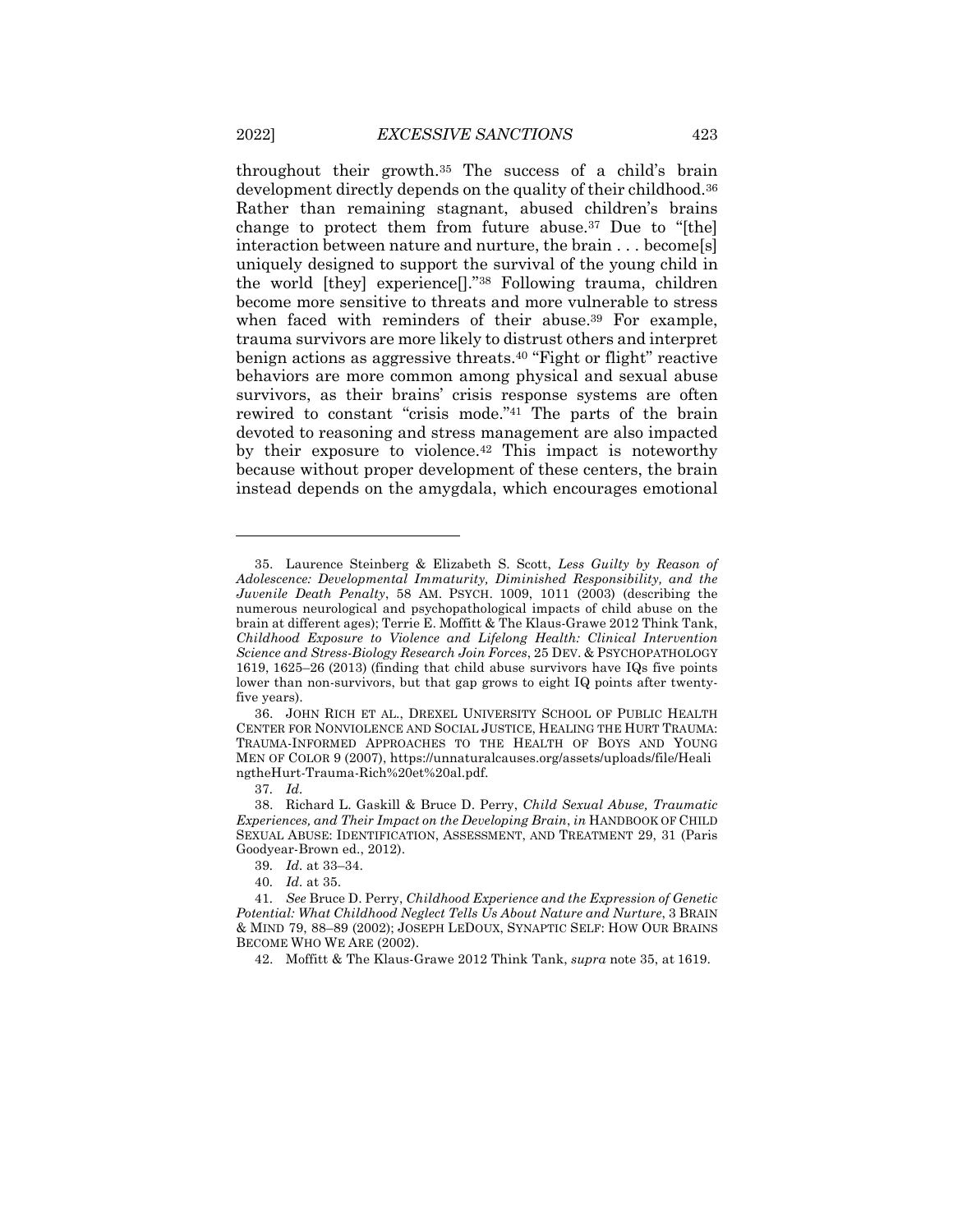impulsivity and violence.43 Child abuse is also a major risk factor for other psychopathologies, which could further impact the brain's ability to cope with stress.44

Frequent trauma triggers "overdevelopment of the more primitive parts of the brain," like the amygdala, which process anger and fear.45 However, the more sophisticated pieces of the brain devoted to reasoning and rational thought remain underdeveloped, particularly if the abuse occurred early in the victim's life.46 This underdevelopment results in intellectual and emotional limitations to abuse survivors' brains, which is correlated with the chronic patterns of antisocial behavior and mental health issues that criminal psychiatrists frequently associate with the risk of murdering.47 While children frequently bounce back easily from physical injuries and illnesses, with unscarred features, unbroken limbs and stronger immune systems, they do not recover from emotional traumas as easily or fully.

Through neuroimaging, neurologists have determined that violent adults have the same brain abnormalities as adult survivors of child abuse, with the same regions underdeveloped or overutilized.48 This correlation does not indicate that child abuse causes the reduced prefrontal cortexes in violent adults but shows that the brains of child abuse survivors post-trauma resemble the brains of violent adults. This pattern does not prove that violent adults experienced trauma or abuse as

<sup>43.</sup> Samantha Buckingham, *Reducing Incarceration for Youthful Offenders with a Developmental Approach to Sentencing*, 46 LOY. L.A. L. REV. 801, 834–40 (2013) (describing numerous research studies that contend that from a psychosocial perspective, emerging adults between the ages of 18 and 25 engage in risky behavior at a level comparable to juveniles).

<sup>44.</sup> Jeffrey Arnett, *Reckless Behavior in Adolescence: A Developmental Perspective*, 12 DEV. REV. 339, 343–44 (1992); Richard Dembo et al., *Physical Abuse, Sexual Victimization and Illicit Drug Use: A Structural Analysis Among High Risk Adolescents*, 10 J. ADOLESCENCE 13 (1987).

<sup>45.</sup> JAMES GARBARINO, MILLER'S CHILDREN: WHY GIVING TEENAGE KILLERS A SECOND CHANCE MATTERS FOR ALL OF US 23 (2018).

<sup>46.</sup> Perry, *supra* note 41, at 87.

<sup>47.</sup> Susan L. Andersen et al., *Preliminary Evidence for Sensitive Periods in the Effect of Childhood Sexual Abuse on Regional Brain Development*, 20 J. NEUROPSYCHIATRY CLIN. NEUROSCIENCES 292 (2008); Moffitt & The Klaus-Grawe 2012 Think Tank, *supra* note 35 (showing that researchers consistently find these same typical patterns of neurological development post trauma in sexual abuse survivors).

<sup>48</sup>*. See* Perry, *supra* note 41, at 92–94.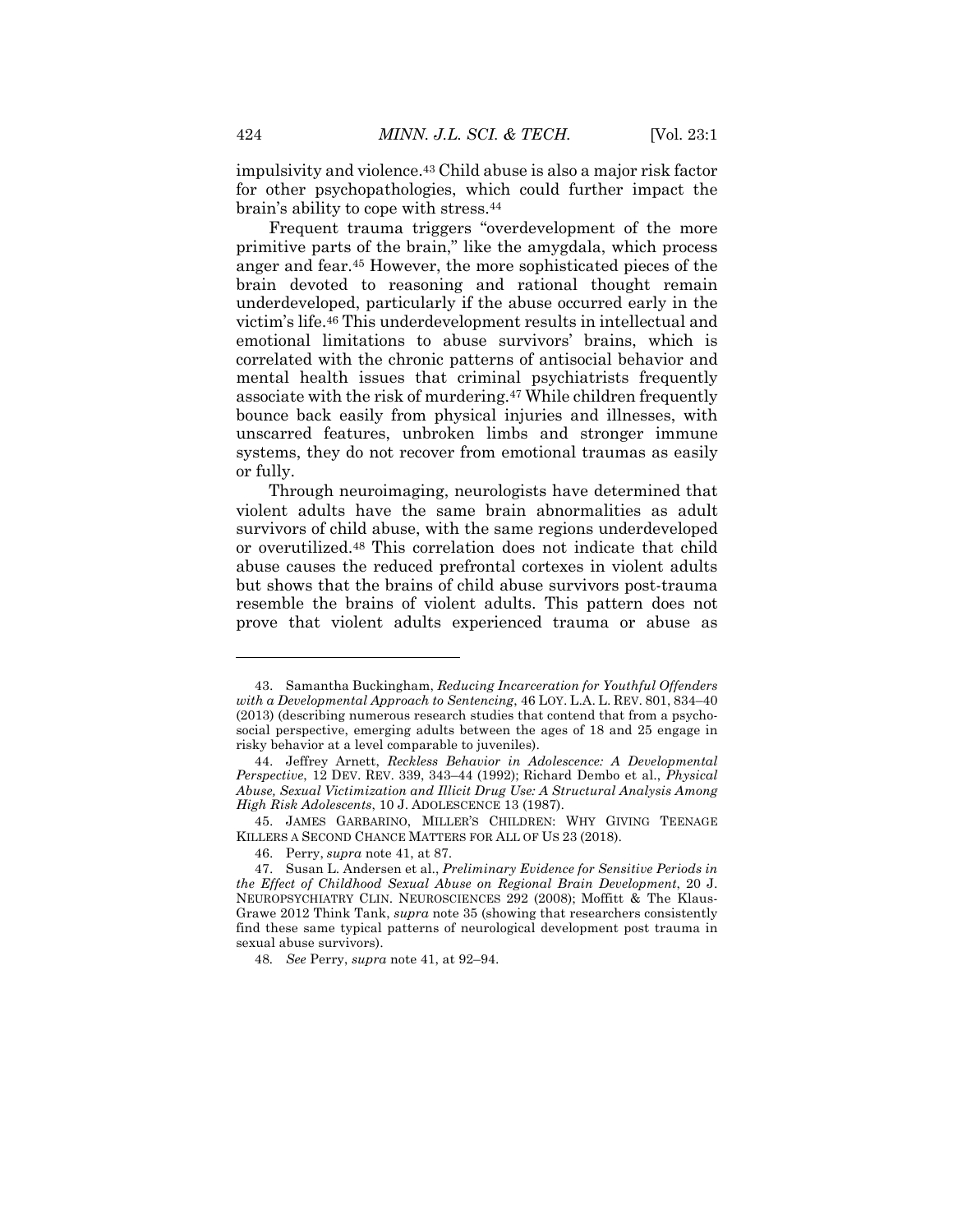children, but it shows that the same pernicious correlations discussed earlier hold equally true via brain scans and criminological research.

One feature does profoundly and definitively influence the brain of each juvenile who murders: their youth.49 All juveniles who commit murder naturally do so as juveniles. Youths' adolescent brains already make them more prone to impulsive and violent behavior.50 During adolescence, the human body develops the parts of the brain that assist in stress management and cognitive processing.51 Scholars liken the development of these parts of the brain to remodeling one's kitchen: while someone remodels their kitchen they cannot necessarily cook as their refrigerator, oven, or stove may be unavailable.52 Similarly, when juveniles' brain centers related to reasoning develop, those centers become less usable.53 As a result, the emotions juveniles experience feel particularly acute; however, juveniles lack the capacity to reason in stressful situations as swiftly or thoroughly as adults.54 These gaps in brain function intersect with the neurological vulnerabilities of juvenile abuse survivors.55 Child abuse survivors experience these same acute adolescent emotions but augmented by the overdevelopment of the more primitive and reactive parts of the brain.56 Emotional processing, which already proves difficult for growing adolescents, is even more challenging for adolescent abuse survivors.

Zooming out from the brain, these structural changes within juveniles' brains impact how they engage with the world. John

<sup>49</sup>*. See* Barry C. Feld, *Competence and Culpability: Delinquents in Juvenile Courts, Youths in Criminal* Courts, 102 MINN. L. REV. 473, 555–56 (2017); Ronald E. Dahl, *Affect Regulation, Brain Development, and Behavioral/Emotional Health in Adolescence,* 6 CNS SPECTRUMS 60, 61 (2001); INST. OF MED. & NAT'L RSECH. COUNCIL, THE SCIENCE OF ADOLESCENT RISK-TAKING: WORKSHOP REPORT 48–49 (2011).

<sup>50</sup>*. See* Dahl, *supra* note 49.

<sup>51.</sup> GARBARINO*, supra* note 45, at 28 (citing research that juveniles' nucleus accumbens and frontal lobe are still developing throughout their teenage years).

<sup>52</sup>*. See* RICH ET AL., *supra* note 36, at 10 ("Because the cortex is under construction, teens use more primitive parts of the brain (limbic) to manage their emotions, and thus are more likely to react versus think and to operate from their gut response versus reasoning.").

<sup>53</sup>*. See id.*

<sup>54.</sup> Dahl, *supra* note 49, at 61–62.

<sup>55</sup>*. See* GARBARINO*, supra* note 45, at 30–34.

<sup>56</sup>*. Id.*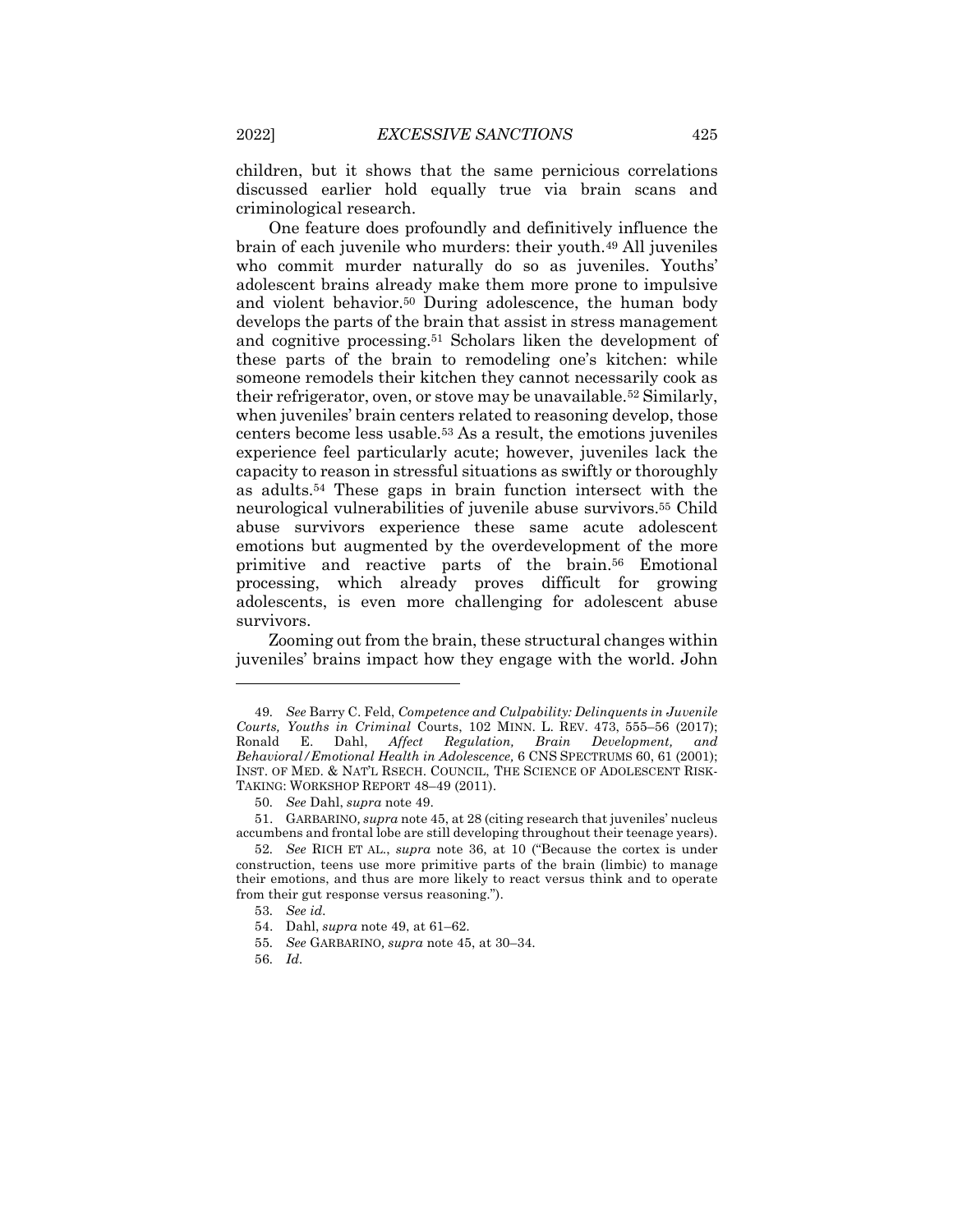Rich, an adolescent neuroscientist, explains how his clients who have experienced intense trauma "are not likely to have learned effective communication skills, nor can they easily engage in conflict management because of chronic difficulties with emotional management."57 As a result, they often act out their emotional pain through violence, which is corroborated by research linking sexual abuse and aggressive behavior.58 These neurological underdevelopments show how a young abuse survivor's toolbox for processing emotions and dealing with highstress situations is limited compared to an adult or nonsurvivor's toolbox. These brain changes do not necessarily transform youth into violent automatons, lashing out randomly against unsuspecting victims, resulting in preordained and fated murders; however, regardless of whether abuse functions as a "but-for" cause of a survivor's pulling of a trigger or wielding of a knife, it certainly suggests that the strong neurological patterns associated with abuse negatively affect an individual's ability to cope with stressful and dangerous situations.

C. THE VAST MAJORITY OF YOUTH THIS PROBLEM IMPLICATES ARE YOUTH THAT SOCIETY ALREADY NEGLECTS: YOUNG MEN OF COLOR FROM POOR COMMUNITIES

While girls and nonbinary children are more likely to experience sexual abuse than boys,<sup>59</sup> boys (those who primarily face murder charges) are sexually abused nationally at alarming rates ranging from 4% to 20%.60 Boys who experience sexual abuse are frequently the most neglected boys facing the greatest

<sup>57.</sup> RICH ET AL., *supra* note 36, at 21–22.

<sup>58</sup>*. Id.*; Patricia K. Kerig, *Polyvictimization and Girls' Involvement in the Juvenile Justice System: Investigating Gender-Differentiated Patterns of Risk, Recidivism, and Resilience*, 33 J. INTERPERSONAL VIOLENCE 789 (2018); Patricia K. Kerig & Stephen P. Becker, *Trauma and Girls' Delinquency, in* DELINQUENT GIRLS: CONTEXT, RELATIONSHIPS, AND ADAPTION 119 (2012).

<sup>59.</sup> DARKNESS TO LIGHT (D2L), CHILD SEXUAL ABUSE STATISTICS 1, http:// www.d2l.org/wp-content/uploads/2017/01/all\_statistics\_20150619.pdf, (last visited Nov. 24, 2021).

<sup>60</sup>*. Id.* (stating that one in twenty-five boys experience sexual abuse); *Facts and Stats About Child Sexual Abuse,* LAUREN'S KIDS, https://laurenskids .org/awareness/about-faqs/facts-and-stats/ (last visited Nov. 24, 2021) (stating that one in five boys experience sexual abuse); *Child Sexual Abuse Statistics,*  NAT'L CTR. FOR VICTIMS OF CRIMES, https://victimsofcrime.org/child-sexualabuse-statistics/ (last visited Nov. 24, 2021) (finding that 5% of boys are sexually abused while 5–10% of males self-report childhood sexual abuse as adults).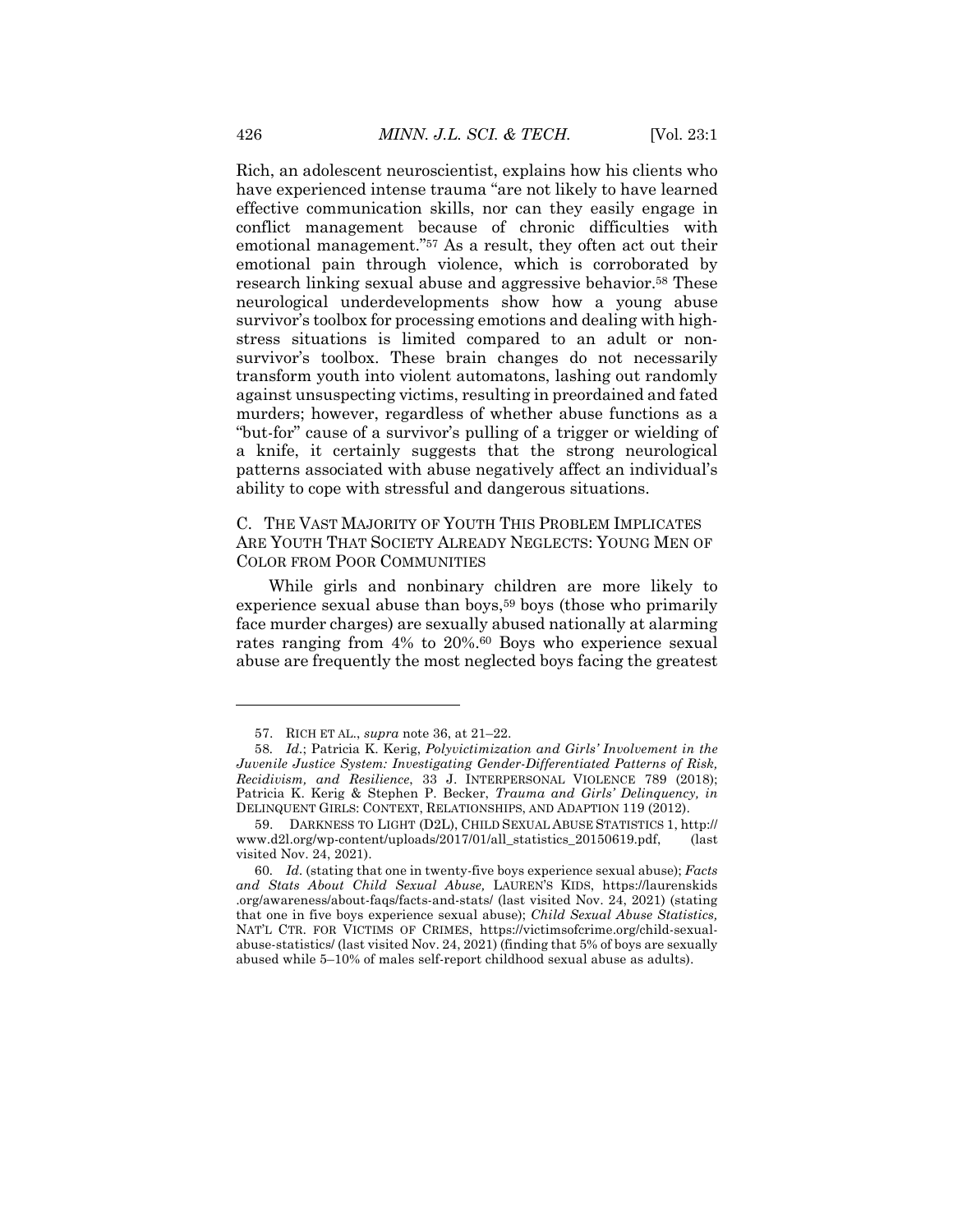challenges both structurally and within their homes.61 Children who live outside of two-parent homes and/or within homes with frequent violence are sexually abused at higher rates than children living in two-parent homes free from violence.62 These correlations are unsurprising given that perpetrators report that they search for victims from unstable homes.<sup>63</sup>

Children from the most marginalized and under-resourced communities also experience abuse at higher rates. Foster children are ten times more likely to experience sexual abuse, 64 while children from lower socioeconomic strata<sup>65</sup> and children with disabilities are three times more likely.66 Boys of color in particular face higher rates of abuse.<sup>67</sup> African American boys have a substantiated rate of maltreatment nearly 250% that of white children.68 Additionally, American Indian/Alaska Native youth and multi-racial youth are nearly twice as likely to be sexually abused as their white counterparts.<sup>69</sup>

Juvenile LWOPers are also disproportionately children of color. Eighty percent of youth sentenced to life are youth of color, with over 50% identifying as African American.<sup>70</sup> In Alabama, Louisiana, Mississippi, and Virginia, over 80% of juvenile LWOPers are African American.71 Before Texas abolished juvenile life without parole, 100% of juveniles serving life

- 63*. See* DARKNESS TO LIGHT (D2L), *supra* note 59, at 4.
- 64*. Id.*
- 65*. Id.*

66. *Sexual Abuse*, DISABILITY JUSTICE, https://disabilityjustice.org /sexual-abuse/#:~:text=People%20with%20disabilities%20are%20sexually

,rate%20of%20people%20without%20disabilities.&text=83%25%20of%20wome n%20with%20disabilities,sexually%20assaulted%20in%20their%20lives (last visited Nov. 24, 2021).

67. RICH ET AL., *supra* note 36, at 45.

68*. Id.* at 50 ("African American children have a rate of substantiated maltreatment . . . nearly 2.5 times that for white children.").

69*. Child Maltreatment*, CHILD TRENDS, https://www.childtrends.org /indicators/child-maltreatment (last visited Nov. 24, 2021).

70. THE SENTENCING PROJECT, YOUTH SENTENCED TO LIFE IMPRISONMENT 3 (Oct. 8, 2019), https://www.sentencingproject.org/publications /youth-sentenced-life-imprisonment/.

71*. Id.*

<sup>61</sup>*. See* NAT'L CTR. FOR VICTIMS OF CRIMES, *supra* note 60.

<sup>62</sup>*. Id.* ("Children who do not live with both parents as well as children living in homes marked by parental discord, divorce, or domestic violence have a higher risk of being sexually abused."); DARKNESS TO LIGHT (D2L), *supra* note 59 (identifying foster status, single parenthood, and not living with both parents as risk factors for sexual abuse).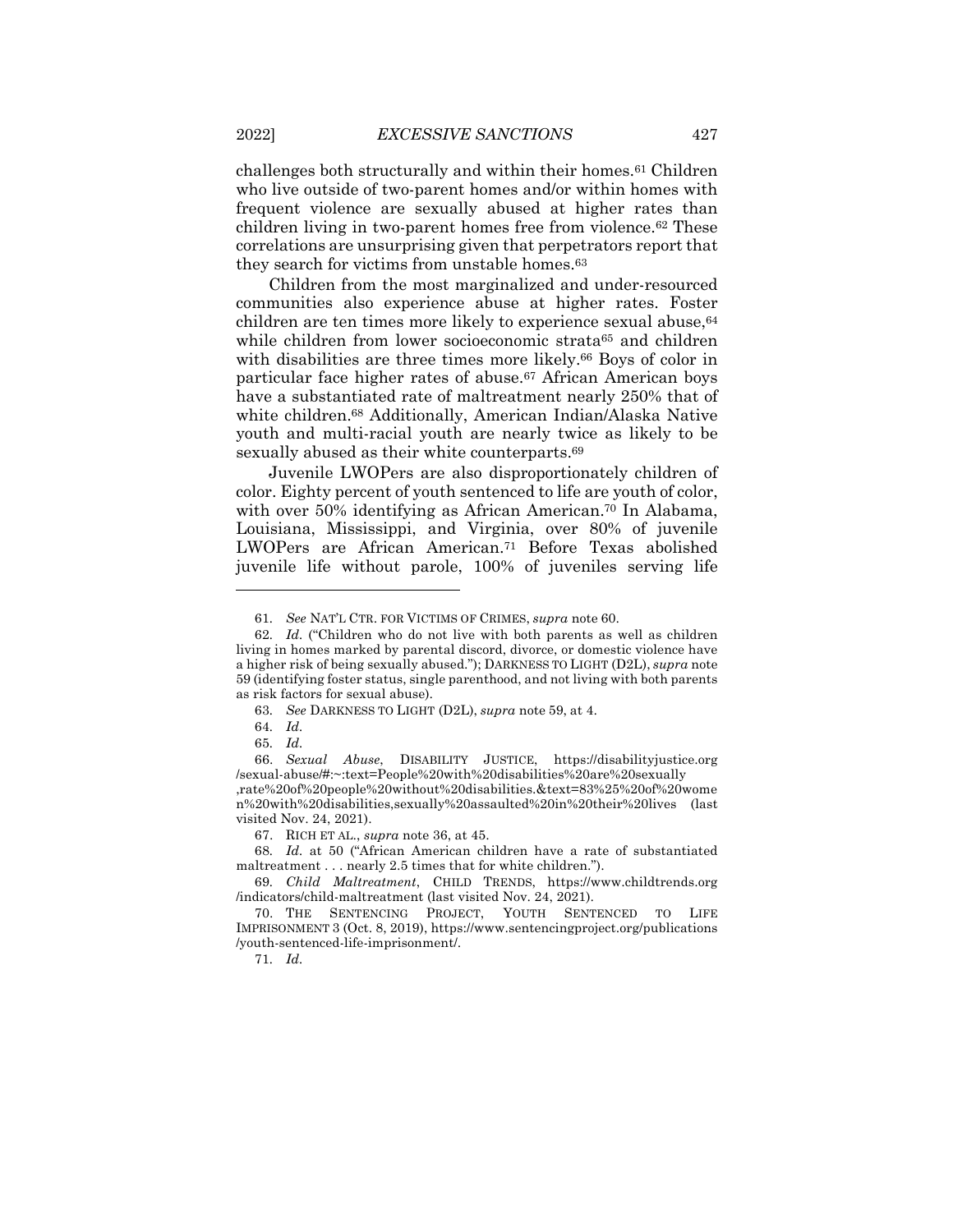sentences were black.72 Additionally, the FBI reports that 74% of youth convicted of murder in North Carolina between 1994 and 2016 were black.73

These rates are noteworthy because they show how these issues do not impact the U.S. population equally but more commonly affect communities who historically experience higher rates of poverty, incarceration, and trauma.

#### II. THE AVAILABILITY OF EVIDENCE OF SEXUAL TRAUMA DURING SENTENCING

Now that this Note has discussed how abuse impacts juveniles who murder, it will examine what happens to these juveniles during sentencing. Part II will analyze the extent to which this neurological research on trauma impacts youths' sentences. Just because this research on sexual trauma exists does not necessarily indicate that courts can legally use it, have access to it, or choose to incorporate it into their sentencing decisions.

#### A. WHAT JUDGES CONSIDER: A PUNITIVE SOCIAL CLIMATE, RESTRICTIVE STATE SENTENCING STATUTES, AND A HAZY SUPREME COURT DIRECTIVE

In the 1970's and 1980's, the national culture around the juvenile criminal legal system shifted from rehabilitative to punitive.74 School shootings and widespread media messaging around juvenile "super-predators"75 incited a moral panic and emboldened lawmakers to pass harsh juvenile sentencing

<sup>72.</sup> Ben Finholt et al., *Juvenile Life Without Parole in North Carolina*, 110 J. CRIM. L. & CRIMINOLOGY 141, 158 (2020).

<sup>73</sup>*. Id.* at 159.

<sup>74.</sup> Sara E. Fiorillo, *Mitigating After* Miller*: Legislative Considerations and Remedies for the Future of Juvenile Sentencing*, 93 B.U. L. REV. 2095, 2100–01 & n.33 (2013) (describing how fears of the "super-predator" led states to overwhelmingly enact policies "that 'adultified' juvenile offenders and focused on punitive, rather than rehabilitative, measures," which led to a rise in incarcerated juveniles and increasingly severe sentences); *see* Vincent Schiraldi, *Media Exaggerate Scope of Country's Juvenile Crime*, TAMPA BAY TIMES (Sept. 26, 2005), https://www.tampabay.com/archive/2000/01/30/media-exaggeratescope-of-country-s-juvenile-crime/ ("They're the predators out there. They're not children anymore. They're the most violent criminals on the face of the Earth" (quoting U.S. Representative Bill McCollum (R-Fla.)); *see also* Kent v. United States, 383 U.S. 541, 554–55 (1966) (explaining how the role of juvenile courts is to act in a parental capacity).

<sup>75.</sup> Fiorillo, *supra* note 74, at 2100.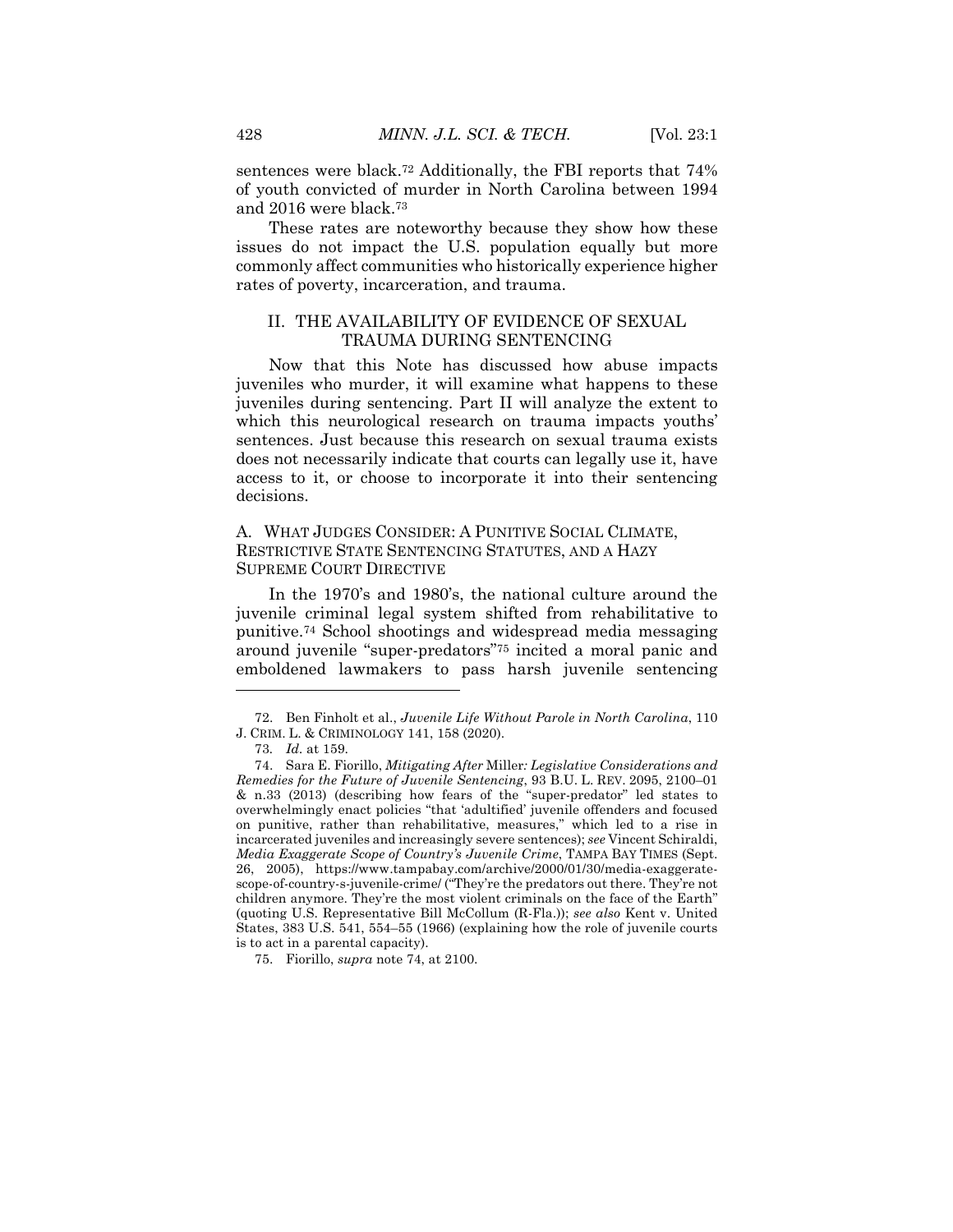laws.76 Courts transitioned from a rehabilitative approach to juvenile sentencing towards a punitive approach, which treated children as smaller adults rather than beings in the process of maturing.77

During this time period, many states passed harsh juvenile sentencing statutes which mandated lengthy minimum sentences for children.78 These laws reflected state legislatures' general abhorrence for specific crimes and support for long criminal sentences.79 By 1994, all states established at least one mandatory minimum sentencing law.80 Some of these laws apply to juvenile crimes, while others apply to adult crimes, but nonetheless the laws are triggered when juveniles are tried and sentenced as adults.<sup>81</sup> These laws form the bedrock of judges' ability to sentence. Even if a judge wants to impose a less lengthy sentence for a defendant with compelling mitigating circumstances, these laws bar that possibility.

In 2012, the Supreme Court issued a pivotal ruling that shifted the landscape for juvenile sentencing.82 It declared that "[t]he concept of proportionality [regarding punishment for crime] is central to the Eighth Amendment."83 This concept of proportionality is viewed "less through a historical prism than according to 'the evolving standards of decency that mark the progress of a maturing society.'"84 In *Miller v. Alabama*, the

79. Powers*, supra* note 78, at 252.

81*. See id.* at 253.

<sup>76.</sup> Peter J. Benekos & Alida V. Merlo, *Juvenile Justice: The Legacy of Punitive Policy*, 6 YOUTH VIOLENCE & JUV. JUST. 28, 28 (2008) ("School shootings like those that were widely publicized in the 1997-98 academic year continue to garner headlines and to create fear that supports reactive policies."); Elizabeth S. Scott & Laurence Steinberg, *Adolescent Development and the Regulation of Youth Crime*, 18 FUTURE CHILD., no. 2, 2008, at 15, 15.

<sup>77.</sup> Fiorillo, *supra* note 74 at 2100–01. *See generally* Phil Edwards, *Why Babies in Medieval Paintings Look Like Ugly Old Men*, VOX (July 28, 2015), https://www.vox.com/2015/7/8/8908825/ugly-medieval-babies.

<sup>78.</sup> Alison Powers, *Cruel and Unusual Punishment: Mandatory Sentencing of Juveniles Tried as Adults Without the Possibility of Youth as a Mitigating Factor*, 62 RUTGERS L. REV. 241, 251–54 (2009). *See generally* Nancy Gertner*, A Short History of American Sentencing: Too Little Law, Too Much Law, or Just Right*, 100 J. CRIM. L. & CRIMINOLOGY 691 (2010) (outlining the history of sentencing in the American criminal legal system).

<sup>80</sup>*. Id.*

<sup>82.</sup> Miller v. Alabama, 567 U.S. 460, 470, 489 (2012) (striking down all state laws that require an LWOP sentence for a juvenile).

<sup>83</sup>*. Id.* at 469.

<sup>84</sup>*. Id.* (quoting Estelle v. Gamble, 429 U.S. 97, 102 (1976)).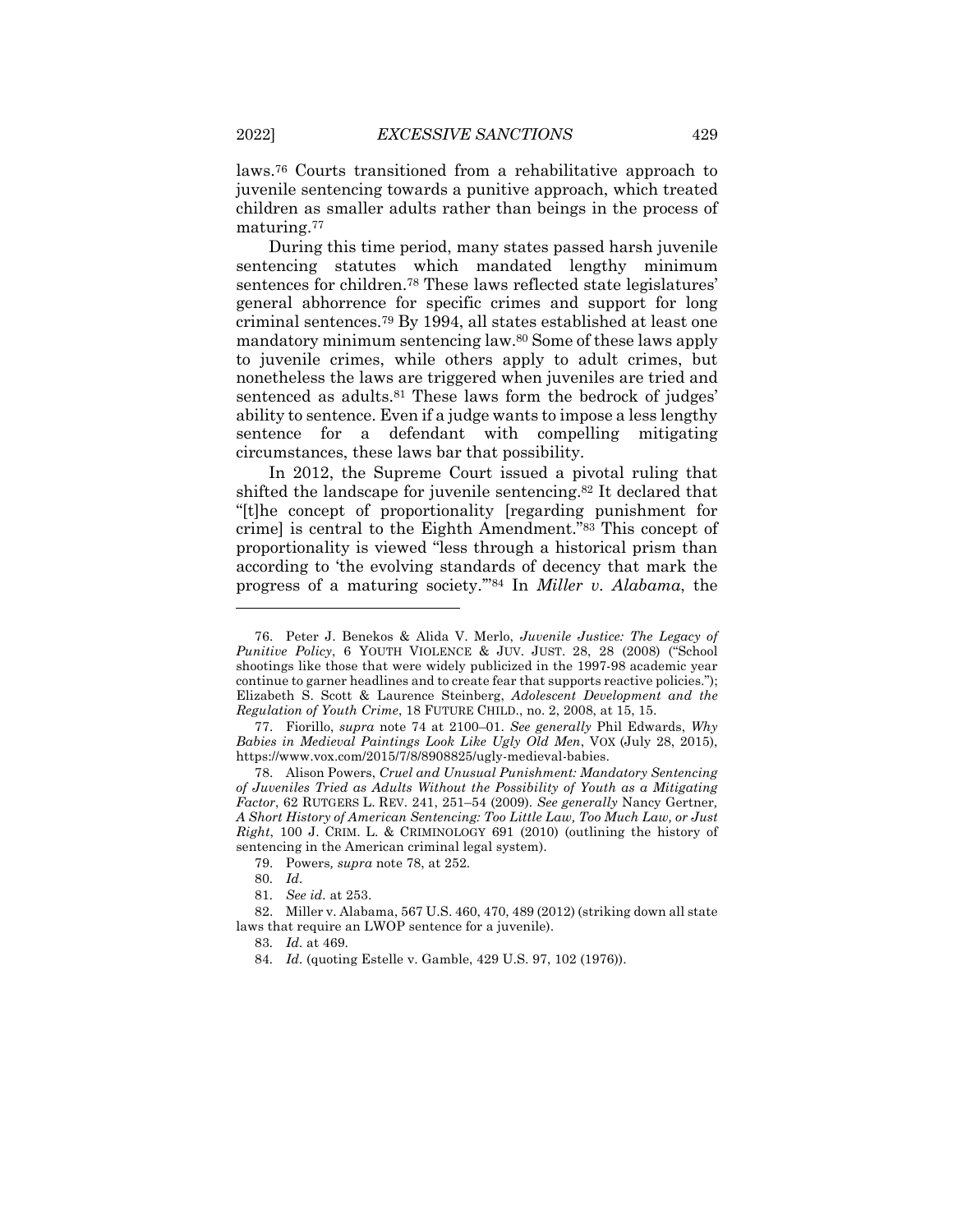Supreme Court decided that the Eighth Amendment prohibits statutes which proscribe LWOP sentences for juveniles, and the Court later required resentencing or the institution of parole hearings for those sentenced to LWOP before the *Miller*  decision.85 Through *Miller* and its companion cases, the Supreme Court shielded children from facing death and lengthy terms of imprisonment,86 while reflecting changing ideology in the United States about juvenile punishment and rehabilitation.<sup>87</sup> In *Miller*, the Supreme Court declared in dicta that juveniles deserve sentences that account for their: 1) lower capacity for decision making, and 2) dependency on negative influences such as family environment and abuse history, among other factors.88 These considerations directly implicate the sexual abuse discussed in Part I.

<sup>85.</sup> Montgomery v. Louisiana, 577 U.S. 190, 212–13 (2016) (explaining that states can simply permit offenders to be considered for parole in order to comply with the new rule created by *Miller*).

<sup>86</sup>*. Miller*, 567 U.S. at 470, 489; Roper v. Simmons, 543 U.S. 551, 578–79 (2005) (finding the juvenile death penalty unconstitutional); Graham v. Florida, 560 U.S. 48, 74–75 (2010) (declaring juvenile LWOP sentences for non-homicide crimes unconstitutional); JOSH ROVNER, THE SENTENCING PROJECT, JUVENILE LIFE WITHOUT PAROLE: AN OVERVIEW (last updated May 2021), https://www.sentencingproject.org/wp-content/uploads/2015/12/Juvenile-Life-Without-Parole.pdf (noting that a decline has occurred in the sentencing of juveniles to LWOP, although no exact statistic exists and that in a small fraction of cases juveniles with existing LWOP sentences were released post-*Montgomery*).

<sup>87</sup>*. Miller*, 567 U.S. 460; Roper v. Simmons, 543 U.S. 551, 568 (2005) (finding the juvenile death penalty unconstitutional); Graham v. Florida, 560 U.S. 48, 74–75, 82 (2010) (declaring juvenile LWOP sentences for non-homicide crimes unconstitutional); ROVNER, *supra* note 86 (noting a decline in the sentencing of juveniles to LWOP, although no exact statistic exists and that in a small fraction of cases juveniles with existing LWOP sentences were released post-*Montgomery*); *see also* Cara H. Drinan, *The Miller Revolution*, 101 IOWA L. REV. 1787, 1789 (2016) (discussing the importance of *Miller* and the shift it made "in juvenile justice policy and practice.").

<sup>88</sup>*. Miller*, 567 U.S. at 472, 476–79 ("[T]he distinctive attributes of youth diminish the penological justifications for imposing the harshest sentences on juvenile offenders, even when they commit terrible crimes. Because the heart of the retribution rationale relates to an offender's blameworthiness, the case for retribution is not as strong with a minor as with an adult. Nor can deterrence do the work in this context, because the same characteristics that render juveniles less culpable than adults—their immaturity, recklessness, and impetuosity—make them less likely to consider potential punishment." (internal citations and quotation marks omitted)).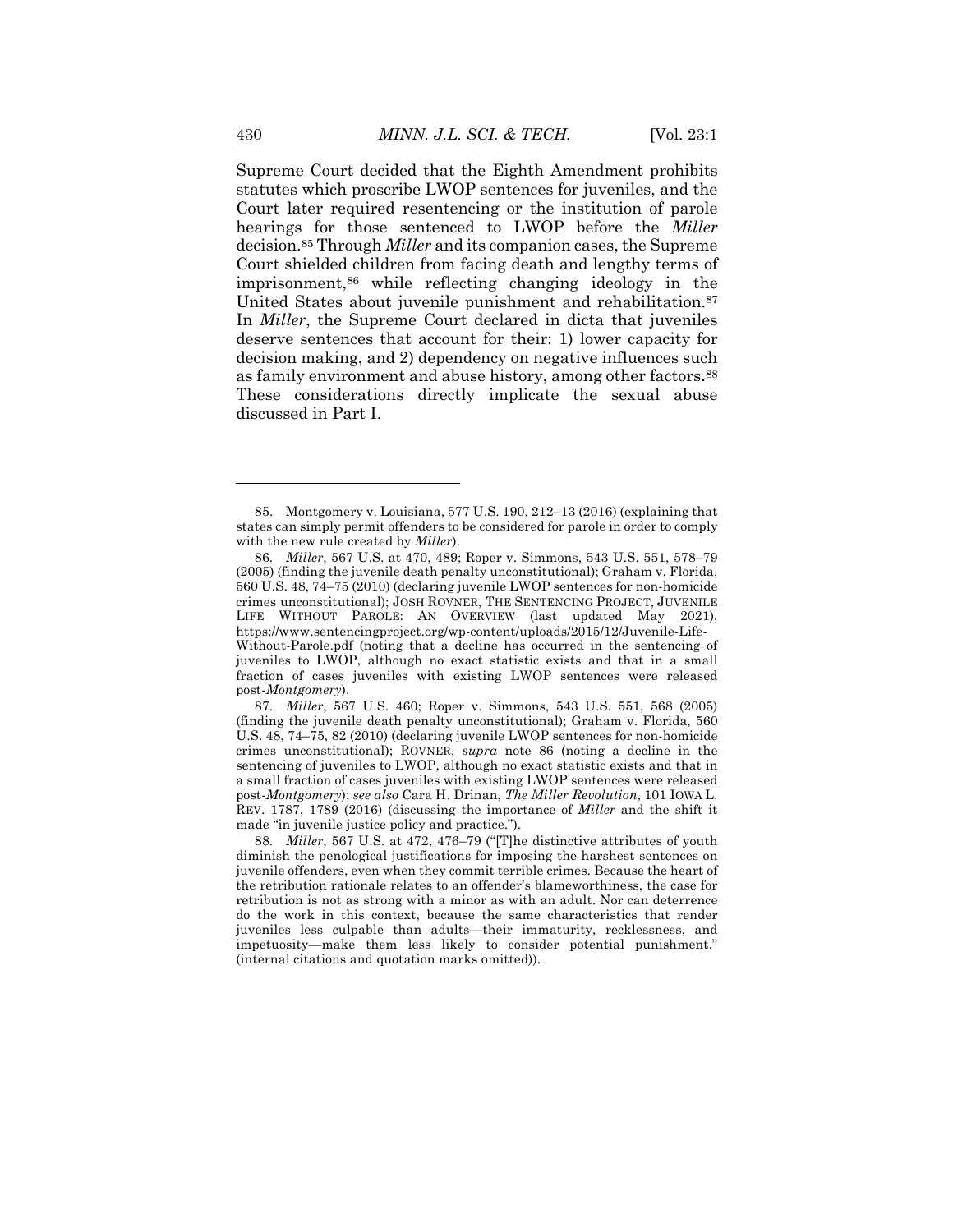Despite the pivotal shift *Miller* suggested, its directives have proven difficult for lower courts to implement.<sup>89</sup> While *Miller* requires that courts *consider* the *Miller* factors when sentencing juveniles, it does not require courts to weigh these factors efficaciously or in the context of sound scientific or sociological research.90 *Miller* does not proscribe which studies a court should read, how courts should assess juveniles' home environments, whether courts should conduct psychological tests on juvenile defendants, or how to marry research to an individual's circumstances. No one mandates that defense attorneys introduce evidence related to the *Miller* factors or that judges attend trainings on *Miller*, so these factors are assessed in an ad hoc, inconsistent manner across fifty states with vastly different laws on juvenile sentencing*.*<sup>91</sup>

While *Miller* struck down state laws that *mandated* the imposition of an LWOP sentence, it did not remove judges' discretion to *choose* to sentence a juvenile to LWOP.92 Despite the *Miller* ruling, many courts across the United States still sentence juveniles to LWOP (or effectively the equivalent of LWOP).93 Post-*Miller*, twenty-five states still allow LWOP sentences for juveniles,94 because the *Miller* court did not prohibit juvenile LWOP sentences but rather prohibited sentencing statutes that *require* juvenile LWOP sentences for particular crimes*.*<sup>95</sup> Even when courts do not impose juvenile LWOP sentences, they frequently enforce lengthy sentences of

<sup>89.</sup> Drinan, *supra* note 87, at 1816–17.

<sup>90.</sup> Tiffani Darden, *Known Unknowns: Legislating for a Juvenile's Reformative Uncertainty*, 97 NEB. L. REV. 334 (2018).

<sup>91.</sup> Ioana Tchoukleva, Note, *Children Are Different: Bridging the Gap Between Rhetoric and Reality Post* Miller v. Alabama, 4 CAL. L. REV. CIR. 92, 92–93 (2013) (explaining that state legislatures can "fashion rules that seemingly conform to ... *Miller*" but nonetheless "juveniles can still be sentenced to . . . (LWOP) on a discretionary basis").

<sup>92</sup>*. Id.*

<sup>93</sup>*. See* Mike Wiser, *Branstad Commutes Life Sentences for 38 Iowa Juvenile Murderers*, GAZETTE (July 16, 2012), https://www.thegazette .com/2012/07/16/branstad-commutes-life-sentences-for-38-iowa-juvenile-murde rers (describing how a governor commuted thirty-eight life sentences to terms of sixty years, effectively a life sentence for those offenders).

<sup>94.</sup> ROVNER, *supra* note 86, at 4.

<sup>95</sup>*. Id.* at 3.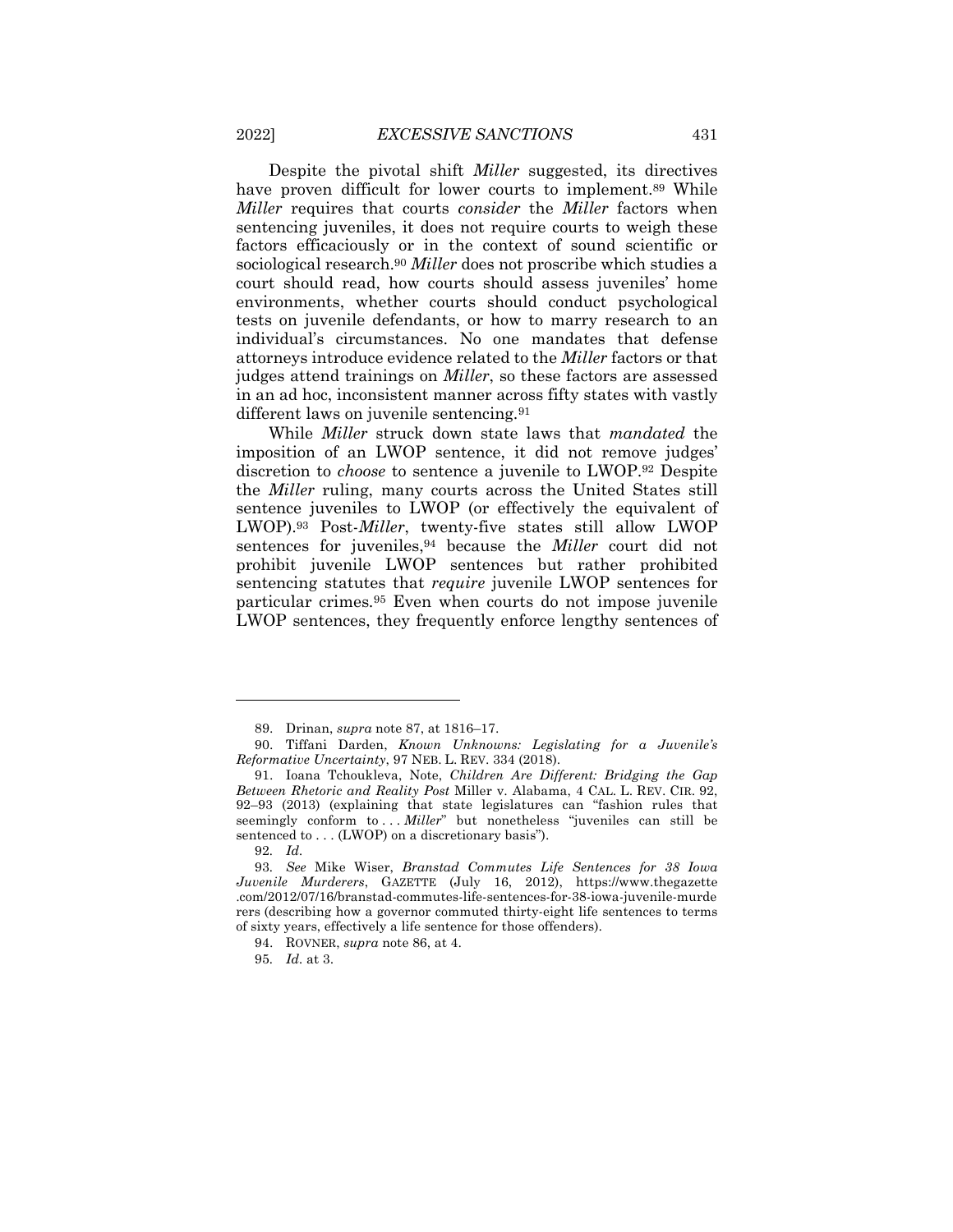several decades.96 While wrinkling its nose at lengthy juvenile sentences, the *Miller* court did not entirely bar LWOP sentences or establish mandatory minimum sentences guiding courts towards more moderate sentence lengths.97

Additionally, multiple states have mandatory or permissive transfer laws—established during the "tough on crime" period of the late twentieth century—which require or allow prosecutors to try juveniles as young as fourteen as adults.98 When juveniles are tried as adults, the *Miller* protections no longer apply, which is effectively a pathway around the *Miller* mandates.99 Pennsylvania, which holds the largest population of juvenile "lifers" in the country, requires that youth charged with murder face those charges in adult court and, upon conviction, receive LWOP sentences.100 However, because this murder statute applies to adults and not to children, it does not technically violate *Miller.*

These sentencing laws often require judges to sentence juvenile defendants without consideration of their age or life circumstances,101 meaning that defendants cannot even introduce the evidence of their life circumstances that the Supreme Court recommended in *Miller.* Even the most radically rehabilitative judges cannot grant lenient sentences without the information to base those lenient sentences on. Mandatory transfer laws work against the inclusion of mitigating evidence by providing prosecutors with an opportunity to try juveniles

<sup>96</sup>*. See*, *e.g.*, United States v. Sparks, 941 F.3d 748 (5th Cir. 2019) (upholding the thirty-five-year sentence of a gang member who had been molested between the ages of seven and nine, physically abused throughout his childhood, and suffered from PTSD (Sparks v. United States, No. W-99-CR-070- 3, 2018 WL 1415775, at \*6–7 (W.D. Tex. Mar. 19, 2018)); State v. Null, 836 N.W.2d 41 (Iowa 2013) (holding that the lower court erred in sentencing the juvenile defendant to a sentence of 52.5 years, which though technically not an LWOP sentence, still prompted the need for the *Miller* sentencing guidelines); People v. Gutierrez, 58 Cal. 4th 1354, 1361, 1391–92 (2014) (remanding an LWOP sentence but sustaining the constitutionality of the California statute that allowed an LWOP sentence).

<sup>97</sup>*. See* Miller v. Alabama, 567 U.S. 460, 470 (2012).

<sup>98.</sup> Scott & Steinberg, *supra* note 76, at 17; *see also* Kent v. United States, 383 U.S. 541, 541 (1966) (establishing that juveniles can be transferred to adult courts).

<sup>99</sup>*. See* Tchoukleva, *supra* note 91, at 94, 99 (observing that 200,000 children are prosecuted in adult courts annually and that at the time *Miller* was decided 2,500 juveniles were sentenced to LWOP).

<sup>100.</sup> NELLIS, *supra* note 4, at 3.

<sup>101</sup>*. Id.*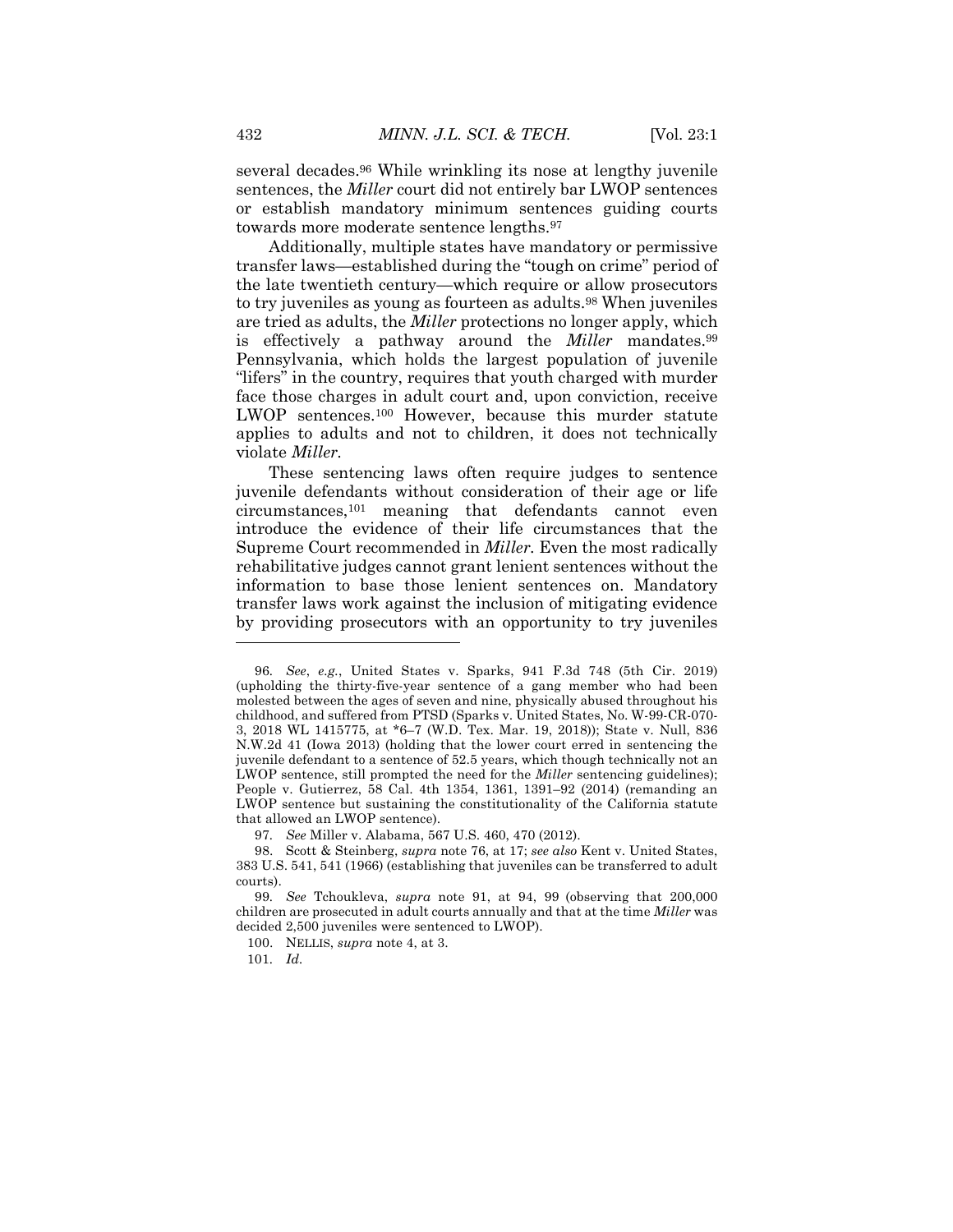under statutes that require or allow LWOP sentences *and* prohibiting judges from considering the mitigating evidence *Miller* recommends.102

Further, juveniles who fear losing at trial often accept plea agreements rather than risking LWOP sentences.103 When defendants accept plea agreements, they never have an opportunity to introduce mitigating evidence before a judge. For these youth, their sentences illuminate this bargaining process based on conviction and sentencing rates that may or may not reflect any mitigating circumstances.104

Strong evidence exists that the imposition of juvenile LWOP sentences is not based on the findings of "moral culpability" the Supreme Court deemed necessary105 but instead upon the state and county in which a crime occurs.106 Nine states, including multiple with mandatory transfer statutes, impose over 80% of juvenile LWOP sentences nationwide.107 Within these states, specific counties can account for a large proportion of juvenile LWOP sentences. For example, eleven of North Carolina's one hundred counties account for 61% of juvenile LWOP sentences.108 The District Attorney for the county of Mecklenberg sought LWOP in every single juvenile LWOP resentencing case,109 despite the Supreme Court's instruction that judges should impose juvenile LWOP infrequently and only when the defendant exhibits "irreparable corruption."<sup>110</sup>

110*. Miller*, 567 U.S. at 479–80 ("[A]ppropriate occasions for sentencing juveniles to this harshest possible penalty will be uncommon."); *see also* United States v. Briones, 929 F.3d 1057 (9th Cir. 2019) ("The district court's statement that it considered some factors in 'mitigation' suggests that the district court applied the Guidelines and began with a presumption that LWOP would be appropriate. As we have explained, however, a sentencing court may not presume the propriety of a Guidelines sentence, particularly in juvenile LWOP cases after *Miller*." (internal citation omitted)).

<sup>102</sup>*. See id* at 6.

<sup>103</sup>*. See* Finholt et al., *supra* note 72, at 157–58.

<sup>104</sup>*. Id.*

<sup>105.</sup> Miller v. Alabama, 567 U.S. 460, 472 (2012).

<sup>106</sup>*. See* Finholt et al., *supra* note 72, at 144–45.

<sup>107</sup>*. Id.* at 145 & n.17 (listing California, Florida, Illinois, Louisiana, Michigan, Mississippi, Missouri, North Carolina, and Pennsylvania).

<sup>108</sup>*. Id.* at 160.

<sup>109</sup>*. Id.* at 167.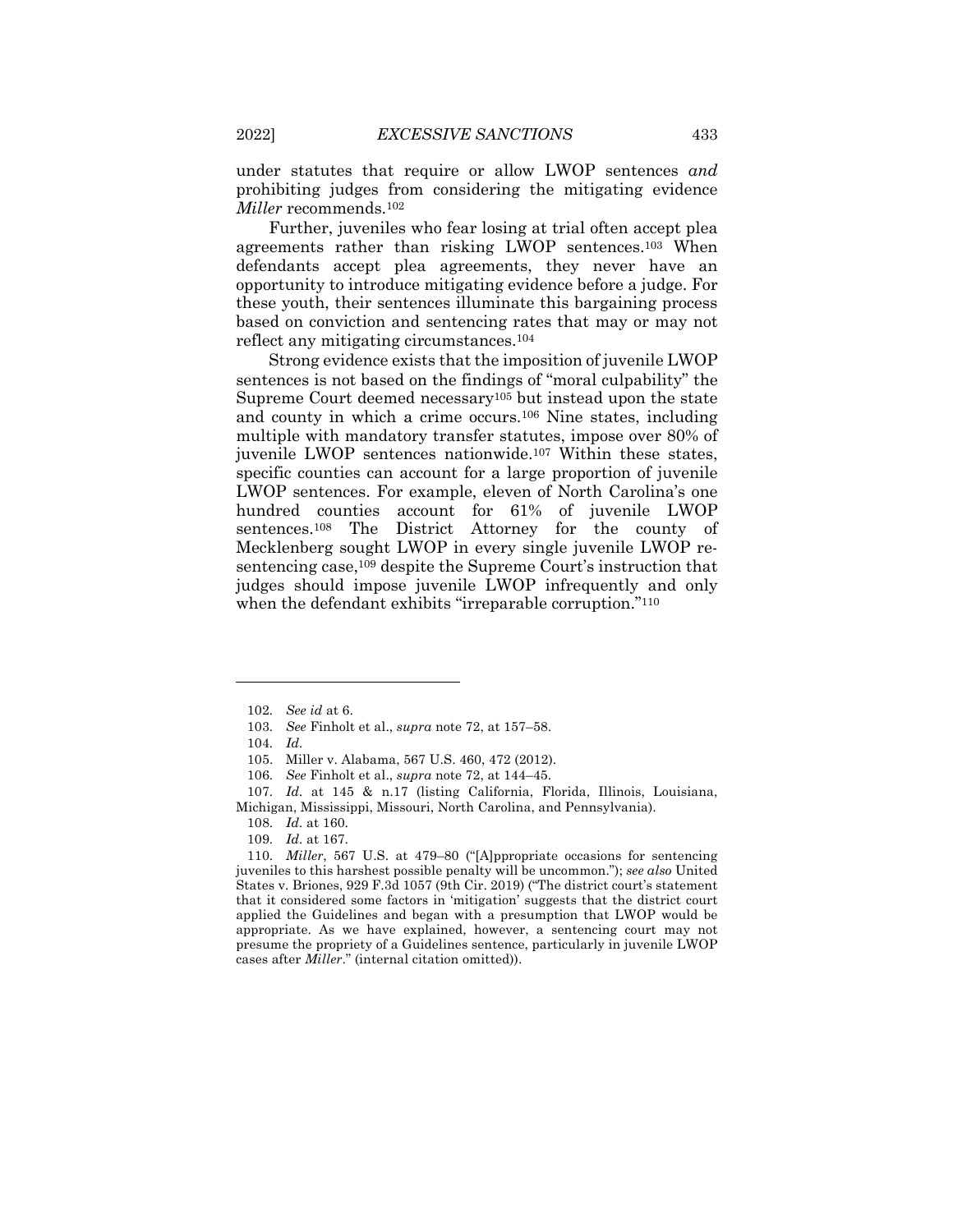B. MITIGATING EVIDENCE IS OFTEN UNAVAILABLE TO JUDGES DUE TO LACK OF RESEARCH AND FUNDING FOR PSYCHOLOGICAL **EVALUATIONS** 

Even when mandatory transfer laws and high mandatory minimums do not apply to juvenile LWOP defendants, the necessary psychological evaluations and applicable research prove costly, unavailable, and difficult to assess; therefore, mitigating evidence often goes unconsidered.111 Researchers wonder to what extent judges have the necessary training to properly read scientific evidence, assess its efficacy, and weigh its impact appropriately.112 Judges could have robust training in research methodology, statistics, and the scientific method, or no training at all.113 Further, if judges have questions regarding the validity of scientific evidence, the courts generally lack the resources to determine its efficacy.114 Even if the courts had the legislative green light to consider research and clinical evaluations, faced no procedural red tape to integrating it into their sentencing decisions, and were properly influenced by mitigating evidence of trauma and child abuse, without proper

113*. See* Berryessa, *supra* note 112.

114*. See* Giannelli, *supra* note 112, at 939 ("Only the federal government has the resources to fund the needed independent research.").

<sup>111</sup>*. See* Philip C. O'Donnell, The Role of Psychosocial Risk Factors and Mental Health Needs in Juvenile Sentencing Decisions 105 (Aug. 2007) (unpublished Ph.D. dissertation, Loyola University Chicago) (on file with ProQuest) (evaluating the extent to which judges weigh clinical evaluations when sentencing juveniles).

<sup>112.</sup> Colleen M. Berryessa, *Potential Impact of Research on Adolescent Development on Juvenile Judge Decision-Making*, 69 JUV. & FAM. CT. J., no. 3, 2018, at 19, 21 (discussing researchers' concerns that judges cannot weigh scientific data; "[T]here are concerns that judges may not be able to understand the weight and importance of such research and how it actually relates to demonstrated behavior when using such information in their decision-making; this could lead to disparate case outcomes even when the presented research is similar in cases."); Paul C. Giannelli, *Forensic Science:* Daubert's *Failure*, 68 CASE W. RSRV. L. REV. 869, 937 (2018) ("[T]he judiciary's failure to fulfill its gatekeeper role can be traced back to its refusal to demand and properly evaluate foundational research."); *see* David S. Caudill & Lewis H. LaRue, *Why Judges Applying the Daubert Trilogy Need to Know About the Social, Institutional, and Rhetorical—and Not Just the Methodological—Aspects of Science*, 45 B.C. L. REV. 1, 35–37 (2003) (explaining the risk of complete deference to scientific evidence and the risk of unnecessary and unfounded critiques of evidence); Owen D. Jones et al., *Neuroscientists in Court*, 14 NATURE REVS. NEUROSCIENCE 730, 733–34 (2013) (asserting that the structural differences between neurological inquiries and legal inquiries make it difficult for judges and lawyers to utilize neurological evidence).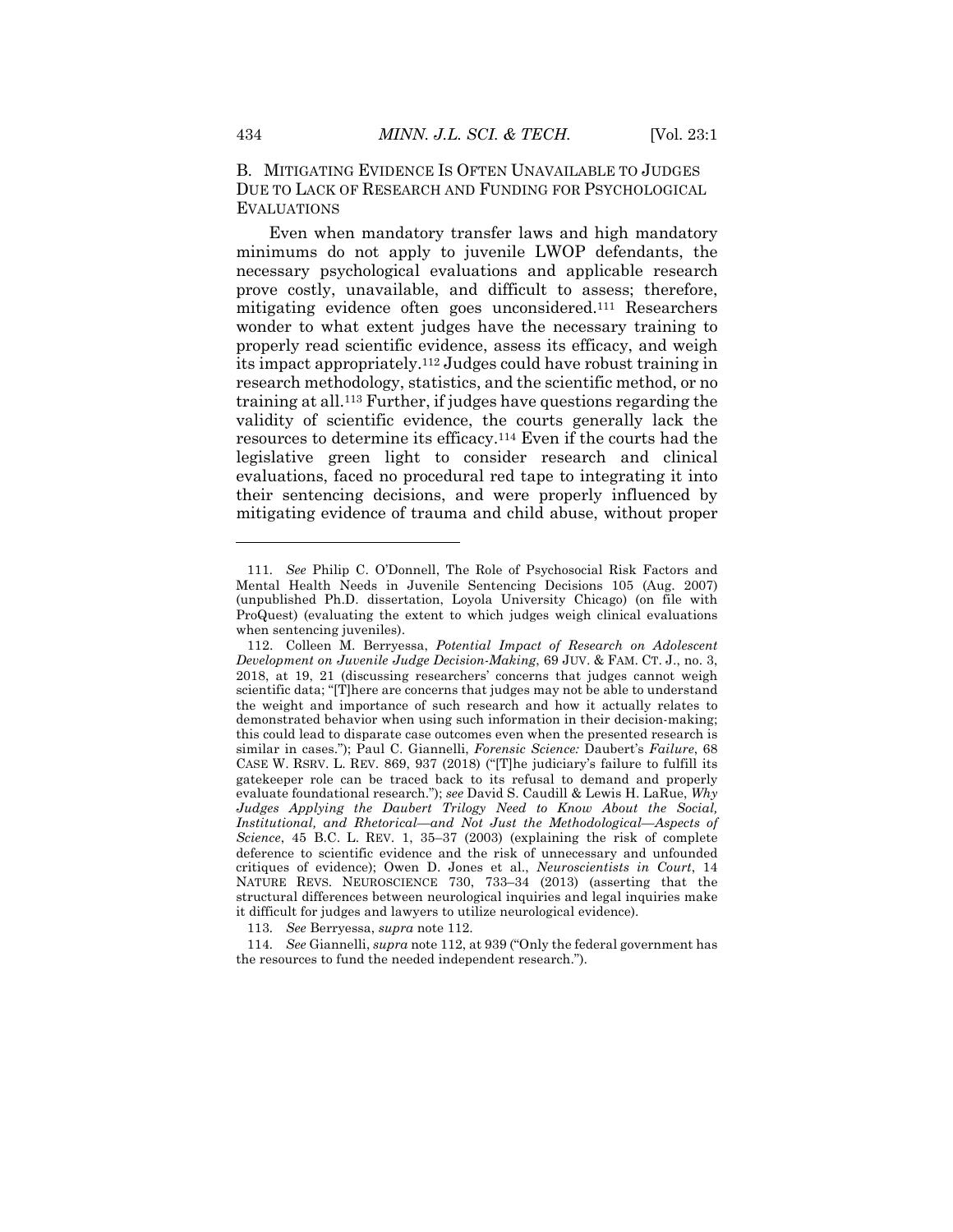scientific evidence and the knowledge of how to weigh it, the guidance provided by *Miller* proves effectively useless.

Even when judges have the statutory capacity to consider mitigating evidence of trauma and child abuse, judges can only consider those resources if they have access to them.115 Reports indicate that "a substantial proportion of [juveniles] never undergo a comprehensive psychological evaluation [prior to sentencing] because of a lack of time, resources, and effective screening tools."116 Researchers have questioned and critiqued the legal system's referral process for clinical evaluations and the validity of those evaluations when they do occur.117 When judges attempt to order psychological testing or referral to a psychiatric placement rather than incarceration, the legal system often lacks the funding to fulfill those requests.118 As one commentator noted, relying on work by Jenny Carrol, an expert in juvenile criminal law: "[L]ocating a neuroscientist or psychologist with specialized understanding of the behavioral implications of childhood sexual abuse is a daunting [and expensive] task."119 While findings indicate that judges may feel swayed by clinical recommendations and psychological research, without that research or those recommendations, even the most passionately trauma-focused judges cannot consider such evidence.120 The *Miller* court asked that judges consider scientific evidence about youth psychology and neuroscience

<sup>115</sup>*. See* O'Donnell, *supra* note 111, at 105 (discussing the large number of youths that do not receive a psychological evaluation).

<sup>116</sup>*. Id.*

<sup>117</sup>*. See, e.g.*, *id.* (discussing the lack of psychological examinations that are administered and questioning whether the information used for decisions is valid).

<sup>118</sup>*. Id.* at 104–05.

<sup>119.</sup> Marjory Anne Henderson Marquardt, *Fallacious Reasoning: Revisiting the* Roper *Trilogy in Light of the Sexual-Abuse-to-Prison Pipeline*, 72 STAN. L. REV. 749, 781 (2020) (citing Jenny E. Carroll, *The Problem with Inference and Juvenile Defendants*, 45 FLA. ST. U. L. REV. 1, 52 (2017) ("In many jurisdictions, the prospect of locating an expert and persuading her to testify may be a daunting proposition. Not only may the neuroscientist not be available in the community . . . , but funds for the expert may not be available, particularly for indigent defendants.")).

<sup>120</sup>*. See* Richard E. Redding & Kirsten Brooke Hensel, *Knowledgeable Judges Make a Difference: Judicial Beliefs Affect Juvenile Court Transfer Decisions*, 62 JUV. & FAM. CT. J. 15, 21 (2011) (studying how judicial beliefs about transfers, and the availability of research findings on the counterdeterrent effects of transfer, influence judges' transfer decisions).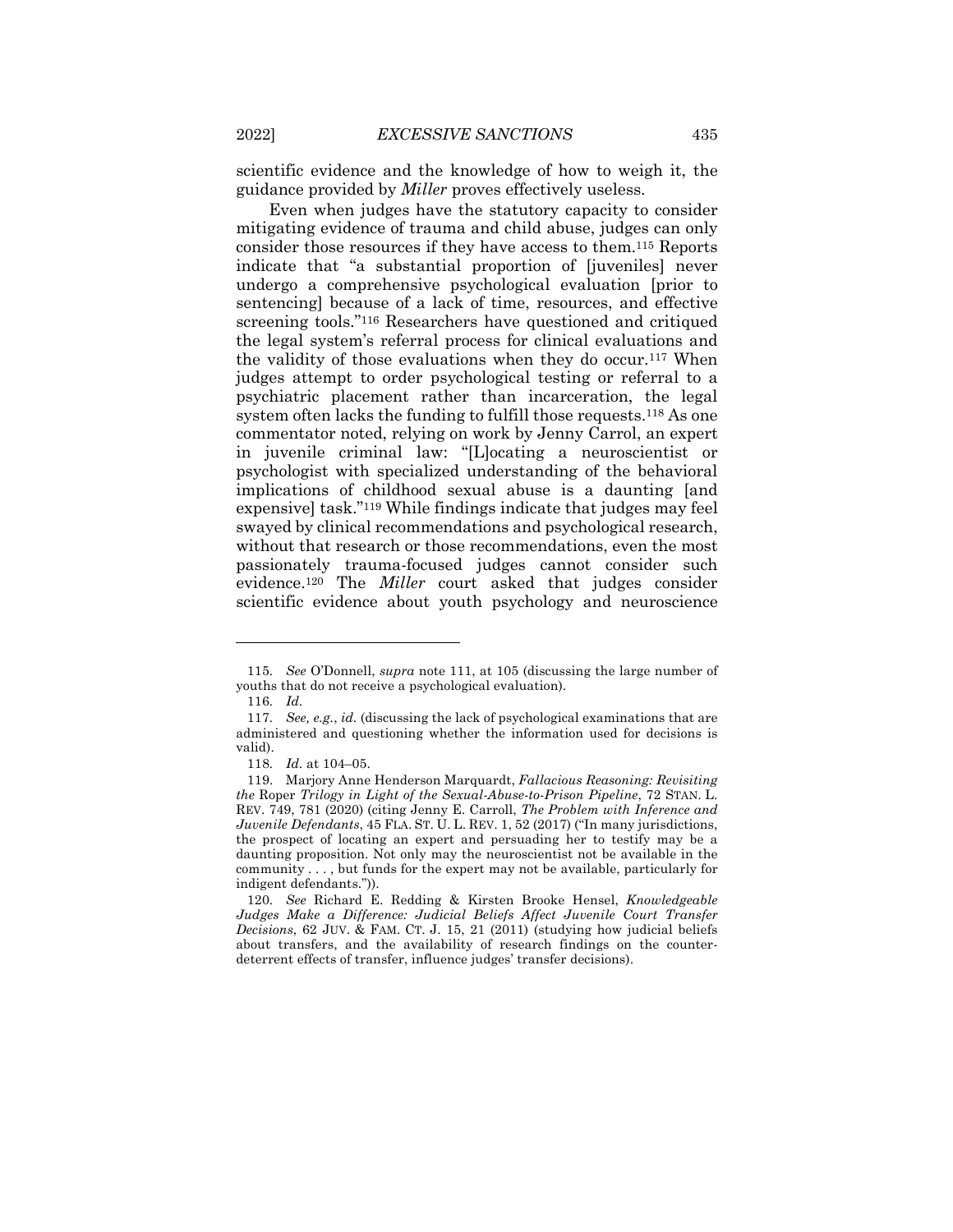when sentencing but failed to effectively hammer out the mechanics.121

A juvenile with an abuse history and a murder charge faces multiple hurdles to the proper introduction of evidence of that trauma. That juvenile could enter a courtroom in a state in which a mandatory transfer law propels them into adult court, or they could remain in a juvenile courtroom.122 Their defense attorney could introduce evidence at the sentencing stage related to their past abuse, or they could fail to include that evidence.123 Additionally, the juvenile's court could have the resources to conduct a psychological evaluation, or it could lack those resources.124 The statute under which that juvenile faces charges could establish a strict, lengthy minimum sentence, or no minimum sentence at all.125 Their judge could be well-versed in sound sociological and neurological research on trauma, or unexposed to any research whatsoever.126 That judge could be profoundly influenced by mitigating evidence, or find it unrelated to the matter at hand.127 Furthermore, the judge could experience profound uncertainty, stuck between sentencing norms, state laws allowing for lengthy sentences, and a Supreme Court directive compelling them to engage in trauma-informed sentencing but providing few concrete metrics to guide them.

<sup>121</sup>*. See* Miller v. Alabama, 567 U.S. 460, 489 (2012) ("[A] judge or jury must have the opportunity to consider mitigating circumstances before imposing the harshest possible penalty for juveniles.").

<sup>122</sup>*. See* Tchoukleva, *supra* note 91, at 94 & n.7 (identifying "statutory exclusion laws"—"which require that charges against juveniles be filed in adult court based solely on the nature of the offense"—as one of the primary methods by which juveniles are tried as adults).

<sup>123</sup>*. See* O'Donnell, *supra* note 111, at 50 ("[C]linicians evaluate juveniles after a formal finding of guilt, but prior to sentencing or when an initial sentence must be modified .... Any party involved in the proceedings can request a clinical evaluation . . . .").

<sup>124</sup>*. Id.* at 105.

<sup>125</sup>*. See* Benekos & Merlo, *supra* note 76, at 42–43 (discussing the differences in state juvenile sentencing standards).

<sup>126</sup>*. See* Berryessa, *supra* note 112, at 21 (discussing the possibility of some juvenile judges being exposed to research on trauma and the chances judges in general are influenced by such research).

<sup>127</sup>*. Id.*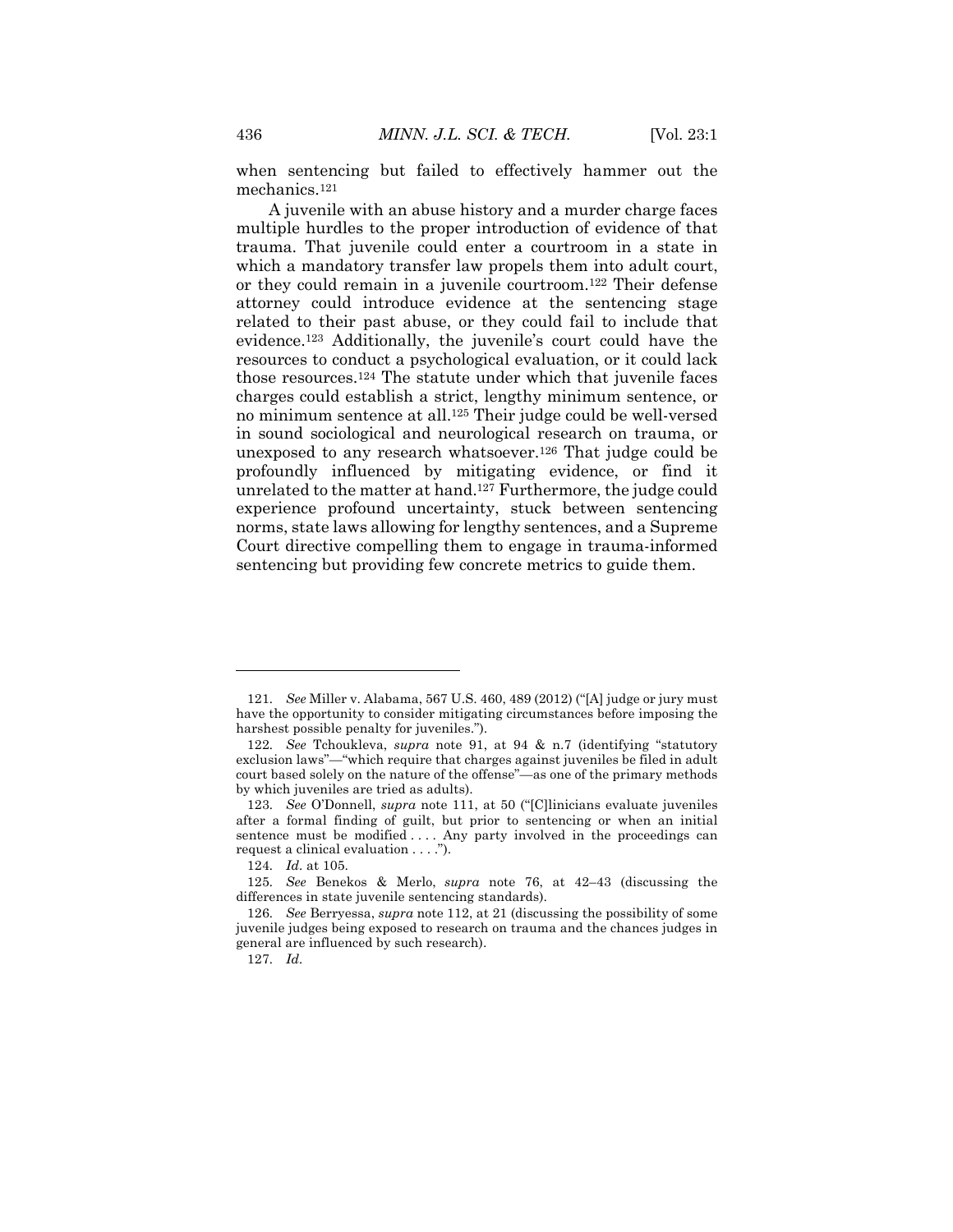#### III. COURTS SHOULD CONSIDER CHILD ABUSE AS A MITIGATING FACTOR WHEN SENTENCING JUVENILES FOR MURDER

This Note argues that courts should weigh child abuse as a mitigating factor when sentencing juveniles. Mitigation is not an excuse but rather judicial leniency granted when the defendant in question "deserve[s] less punishment than a typical offender."128 Because of the *Miller* directive, and based on both major philosophies of punishment, the imposition of LWOP and even lengthy decades-long sentences proves immoral and ineffective.

#### A. THE SUPREME COURT SET THE LEGAL PRECEDENT THAT CHILDREN'S TRAUMA HISTORIES DESERVE CONSIDERATION AT SENTENCING AND AFFIRMED THAT CHILDREN ARE NEUROLOGICALLY DIFFERENT

As discussed in Part II, through *Miller* the Supreme Court indicated a shift in juvenile sentencing practices from punitive to rehabilitative, and from offense-focused to individual defendant-focused.129 Because the Supreme Court included its guidelines for sentencing juveniles in dicta, it is lawful for judges to neglect to consider mitigating evidence of brain development or trauma histories; however, it would be legally consistent with the philosophy of juvenile criminal law that the Supreme Court signaled in *Miller* for judges to deny transfer requests from prosecutors and try juveniles as juveniles whenever possible.130 A more holistic sentencing approach would certainly not violate the law and would keep lower courts moving in the same direction as the highest court in the land.131

Notably, the Court established multiple factors courts should consider when sentencing juveniles, including their: 1) lower capacity for decision making; and 2) familial and life circumstances.132 The Court referenced numerous neurological,

<sup>128.</sup> Scott & Steinberg, *supra* note 76, at 19.

<sup>129</sup>*. See supra* Part II.A; *see also* Drinan, *supra* note 87, at 1789 ("*Miller* was a revolutionary decision and . . . it portends a tremendous shift in juvenile justice policy and practice.").

<sup>130</sup>*. See* Miller v. Alabama, 567 U.S. 460, 472 (2012) (discussing, in dicta, the additional factors that should be considered in juvenile sentencing).

<sup>131</sup>*. See* Drinan, *supra* note 87, at 1827–28 (arguing for the adoption of youth as a mitigating factor).

<sup>132</sup>*. Miller*, 567 U.S. at 472, 477.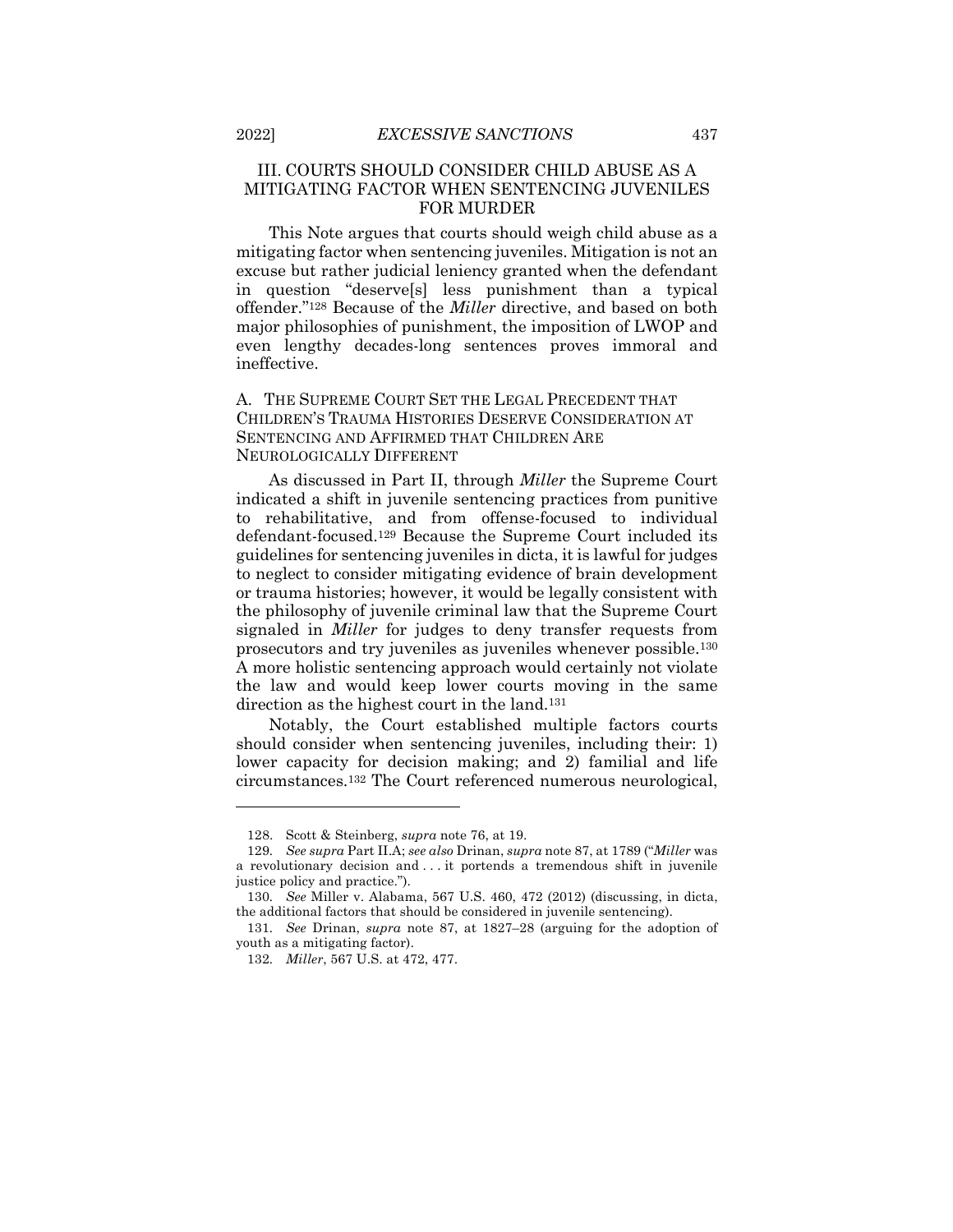psychiatric, and medical sources that show a recognition of children as growing, evolving beings with fundamental cognitive differences from adults, which shield them from culpability as fully matured adults.133 Multiple scholars have questioned the logical consistency and constitutionality of imposing LWOP sentences on juveniles through permissive juvenile LWOP statutes or through transfer laws post-*Miller*.134 Trial judges eschew *Miller* when they fail to consider relevant mitigating evidence or do not weigh it effectively. From a legal perspective, courts should truly follow the Supreme Court's lead—and *Miller*  dicta—integrating the *Miller* factors into their sentencing decisions.

State legislatures have also indicated a shift away from punitive sentencing and ignoring the circumstances of the defendant.135 Multiple states have reduced recommended juvenile sentences or abolished punitive juvenile justice laws.136 For example, Connecticut eliminated juvenile transfer laws and Colorado repealed all laws allowing for juvenile LWOP sentences.137 These states' tinkering with their juvenile justice statutes represents a recognition that punitive policies may not serve society's interests. In addition to the Supreme Court's indication of support for shorter juvenile sentences and Congress's repositioning of the purposes of juvenile sentencing,

<sup>133</sup>*. Id.*; *see also* Roper v. Simmons, 543 U.S. 551, 566 (2005) (discussing the slow movement away from the juvenile death penalty); Graham v. Florida, 560 U.S. 48, 68 (2010) (discussing why a juvenile's actions cannot be as morally reprehensible as an adult's).

<sup>134</sup>*. See* Tchoukleva, *supra* note 91, at 93 ("[S]tates are free to fashion rules that seemingly conform to the decision in *Miller* while undermining its reasoning and end goals."); Drinan, *supra* note 87, at 1818 ("Of the 13 states that have passed legislation in response to *Miller*, nine still permit juvenile LWOP, and none set[s] an alternative minimum sentence at less than 25 years."); *see also* NELLIS, *supra* note 4, at 30 ("The Supreme Court is now taking up the issue again and will soon consider the constitutionality of applying [juvenile] []LWOP sentences to very young offenders convicted of homicide in situations where the sentence was mandatorily applied as well as situations where the convicted offender was not the principal actor.").

<sup>135</sup>*. See* Scott & Steinberg, *supra* note 76, at 28–29 (discussing the recent trend away from punitive juvenile sentencing).

<sup>136</sup>*. Id.*

<sup>137</sup>*. Id.* at 29.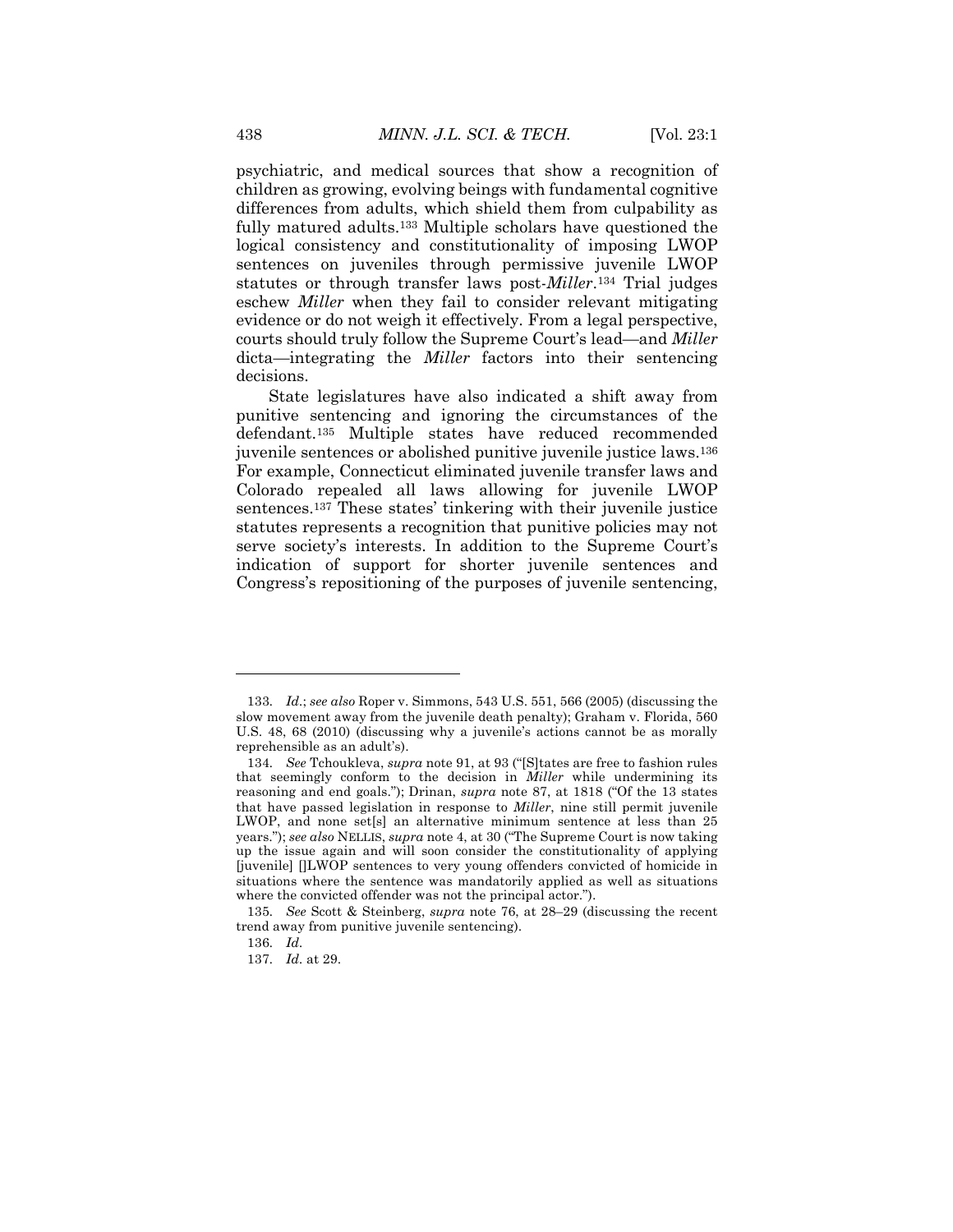the public has likewise indicated support for rehabilitative sentences that account for children's youth.138

#### B. UNDER THE RETRIBUTIVE THEORY OF PUNISHMENT, SENTENCING CHILDREN WITH TRAUMA HISTORIES TO LENGTHY SENTENCES IS MORALLY QUESTIONABLE

From the dawn of the American legal system through the end of the nineteenth century, the courts primarily sentenced under a retributivist model, dishing out each defendant's "just deserts": an eye for an eye and a life for a life, with each defendant's sentence reflecting their relative blameworthiness.139 For example, a murder committed while someone sleepwalked would not deserve the death penalty or long imprisonment because the defendant did not consciously intend to murder anyone and therefore deserved a more lenient punishment.140 In contrast, someone who knowingly and maliciously takes the life of another would deserve the death penalty.141

The advent of neurolaw in the late twentieth century called into question commonly held assumptions about culpability.142 Neurodeterminism, a theory promulgated by Joshua Greene and Jonathan Cohen, holds that individuals' actions and behaviors are caused by neural processes rather than free will.143 Under

<sup>138</sup>*. See* Riane M. Bolin et al., *Americans' Opinions on Juvenile Justice: Preferred Aims, Beliefs About Juveniles, and Blended Sentencing*, 67 CRIME & DELINQ. 262, 264–65 (2021) (explaining that most people see rehabilitation as the main goal of the criminal legal system, but also support punitive measures to deter juveniles).

<sup>139</sup>*. See* Gertner, *supra* note 78, 692–94 (discussing the use of retributive justice in colonial courts through the end of the 18th century); Robert A. Pugsley, *Retributivism: A Just Basis for Criminal Sentences*, 7 HOFSTRA L. REV. 379, 398–99 (1979) (defining and explaining retributivism).

<sup>140</sup>*. See King v. Cogdon* (Vict. 1950) (Austl.) (finding a mother not guilty for murdering her daughter while sleepwalking), *quoted in* SANFORD H. KADISH ET AL., CRIMINAL LAW AND ITS PROCESSES: CASES AND MATERIALS 229–30 (2017).

<sup>141</sup>*. See* Pugsley, *supra* note 139, at 399 (explaining how punishment is determined under a retributivist theory of punishment).

<sup>142.</sup> Azim F. Shariff et al., *Free Will and Punishment: A Mechanistic View of Human Nature Reduces Retribution*, 25 PSYCH. SCI. 1563, 1563–68 (2014) (finding that learning about neural bases of human behavior reduced people's support for retributive punishment).

<sup>143</sup>*. See* Iskra Fileva & Jonathan Tresan, *Will Retributivism Die and Will Neuroscience Kill It?* 34–35 COGNITIVE SYS. RSCH. 54, 55–56 (2015).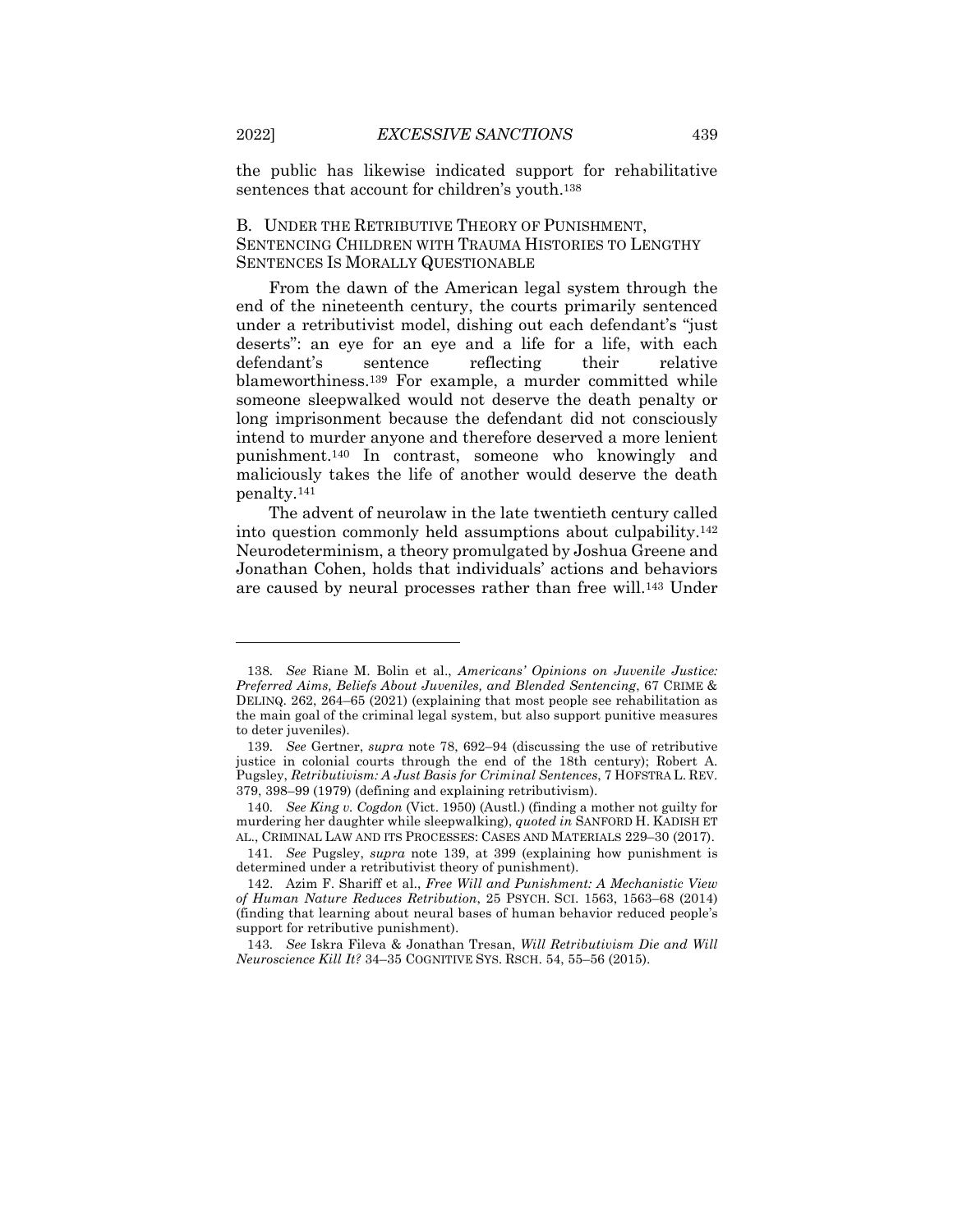this philosophy, the legal system's entire approach to distributing justice based on accountability is inherently flawed:

Following the logic of Greene and Cohen, the harm-producing forces of cause and effect can be seen to pass through the wrongdoer's sensory, neural and motor systems in much the same way that, on a simpler level, the electrical force of lightning can pass through a tree, shattering a branch which then falls on a person sheltering beneath. No one would blame the tree just because a causal chain of destructive forces happened to pass through it. And so, one may ask, why should we blame a person who is unlucky enough to become a conduit for a causal chain of harm-producing forces that originated elsewhere?144

On the other side of the debate sits Stephen Morse, a neuroskeptic, who holds that neuroscientific developments do not dispel the existence of the mind or free will.145 Professor Morse explains that the legal system does not require the defendant's actions to fall under their control, only that they committed the crime with the requisite knowledge of their actions.146 Therefore, a child with a trauma history who experiences a "fight or flight" reaction and pulls the trigger is still culpable even if their actions were predetermined by their brain chemistry, because they pulled the trigger with the knowledge that gunshots can cause death. Greene and Cohen decry this approach as "folk psychology" embedded in society's misconceptions of free will within a deterministic world.<sup>147</sup>

Professor Morse poses that "[d]espite the astonishing advances in neuroimaging and other neuroscientific methods," the legal system still lacks the "sophisticated causal knowledge of how the brain enables the mind . . . ."148 While Greene and Cohen interpret existing evidence as pointing towards a deterministic brain, Morse argues against altering the legal

<sup>144.</sup> John A. Humbach, *Neuroscience, Justice and the "Mental Causation" Fallacy*, 11 WASH. U. JURIS. REV. 191, 210–11 (2019); *see also* Adam J. Kolber, *Will There Be a Neurolaw Revolution?*, 89 IND. L.J. 807, 809 (2014) ("If we are mechanisms—like clocks that tick but have no moral agency—we arguably cannot be responsible at all.").

<sup>145.</sup> Stephen J. Morse, *Law, Responsibility, and the Sciences of the Brain/Mind*, *in* THE OXFORD HANDBOOK OF LAW, REGULATION AND TECHNOLOGY 153, 155, 167–69 (Roger Brownsword et. al. eds., 2017).

<sup>146.</sup> Humbach, *supra* note 144, at 208–09 (discussing Professor Morse's "neuroskepticism").

<sup>147.</sup> Joshua Greene & Jonathan Cohen, *For the Law, Neuroscience Changes Nothing and Everything*, 359 PHIL. TRANSACTIONS: BIOLOGICAL SCI. 1775, 1782–83 (2004).

<sup>148.</sup> Morse, *supra* note 145, at 164.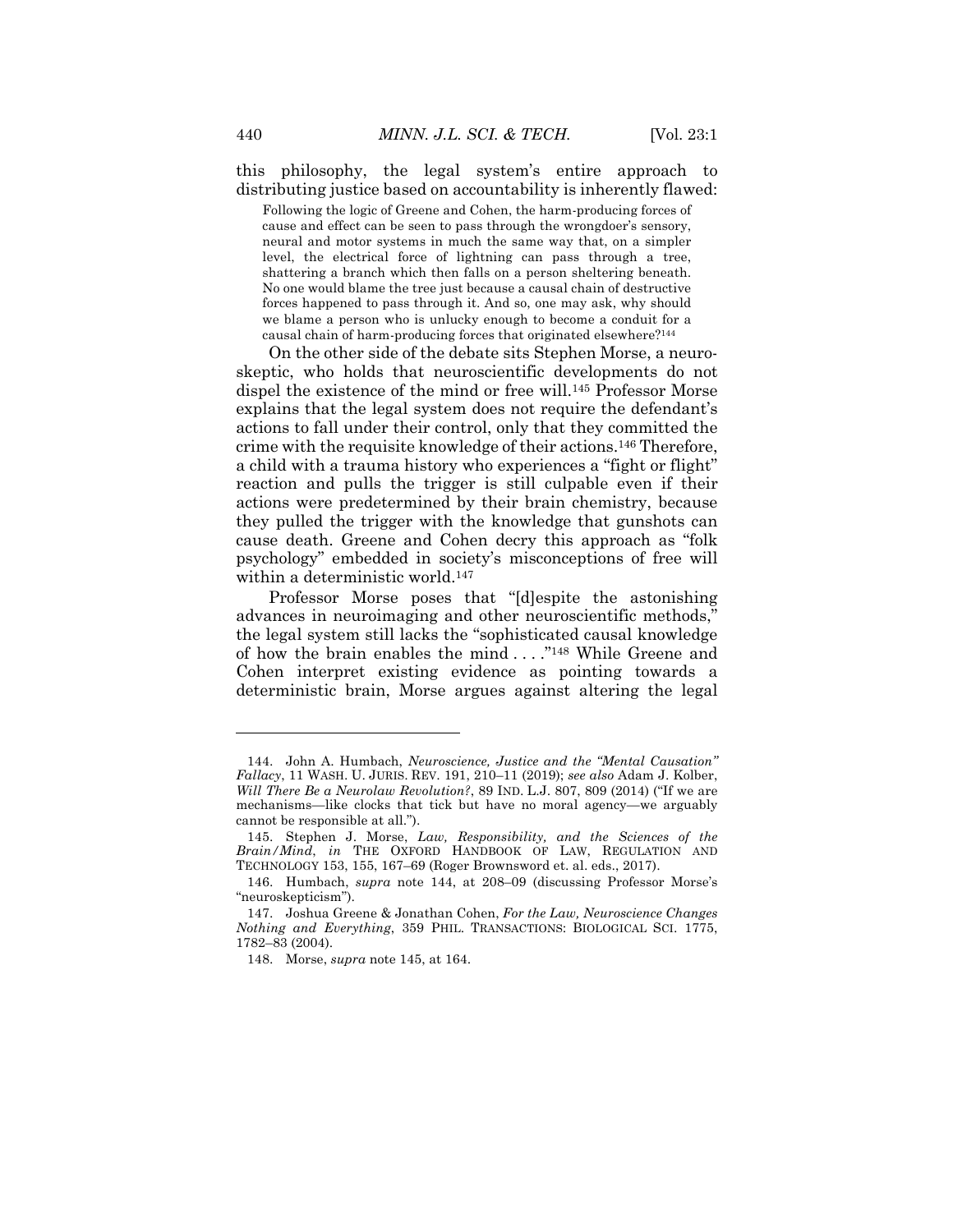system without understanding more about "brain-mind and brain-mind-action connections."149

The field of neurolaw has also examined juvenile neurological research specifically. Given developments in neurologists' understanding of brain development, many neurolaw experts are calling for an end to mandatory transfer laws.150 Scholars argue that while much about the brain remains unknown, "[t]he scientific research on brain development is sufficiently compelling . . . to require us to reconsider our views on juvenile punishment as it is morally wrong and scientifically unsound to hold juveniles to the same degree of responsibility as adults who commit similar offen[s]es."151

Under Greene and Cohen's philosophical approach, juveniles with abuse histories who murder, along with most criminals, would not be culpable for their actions.152 Children have no control over whether they face abuse, and whether that abuse re-sculpts their growing brains in ways that make them more likely to make rash decisions, distrust others, and murder.153 The fault does not lie with the juvenile but rather with their biology and their abusers' decisions. Juveniles do not make a conscious choice to grow an unfortunate genotype but rather display its impact unknowingly. Under the retributivist sentencing theory, it appears morally problematic to sentence juveniles with abuse histories to lengthy sentences because they had no control over the circumstances that led to their brain chemistry that encouraged them to pull the trigger.154

Applying Stephen Morse's neuro-skeptic framework to the same issue, a slightly different but compatible result emerges.155

<sup>149.</sup> Humbach, *supra* note 144, at 203 (quoting Professor Morse).

<sup>150</sup>*. See, e.g.*, Greene & Cohen, *supra* note 147.

<sup>151.</sup> KATHERINE H. FEDERLE & PAUL SKENDELAS, THINKING LIKE A CHILD: LEGAL IMPLICATIONS OF RECENT DEVELOPMENTS IN BRAIN RESEARCH FOR JUVENILE OFFENDERS, *in* LAW, MIND AND BRAIN 199, 213–14 (2009); *see also* Francis X. Shen, *Legislating Neuroscience: The Case of Juvenile Justice*, 46 LOY. L.A. L. REV. 985, 1003–04 (2013) (discussing that, while courts have generally declined to consider neurolaw evidence, multiple state and local legislatures have begun discussing neuroscience in the context of juvenile justice, resulting in variety of related bills); Francis X. Shen, *Neurolegislation: How U.S. Legislators Are Using Brain Science*, 29 HARV. J.L. & TECH. 495, 514 & fig.2 (2016).

<sup>152</sup>*. See supra* Part I.B.

<sup>153</sup>*. See id.*

<sup>154</sup>*. See id.*

<sup>155</sup>*. See generally* Morse, *supra* note 145.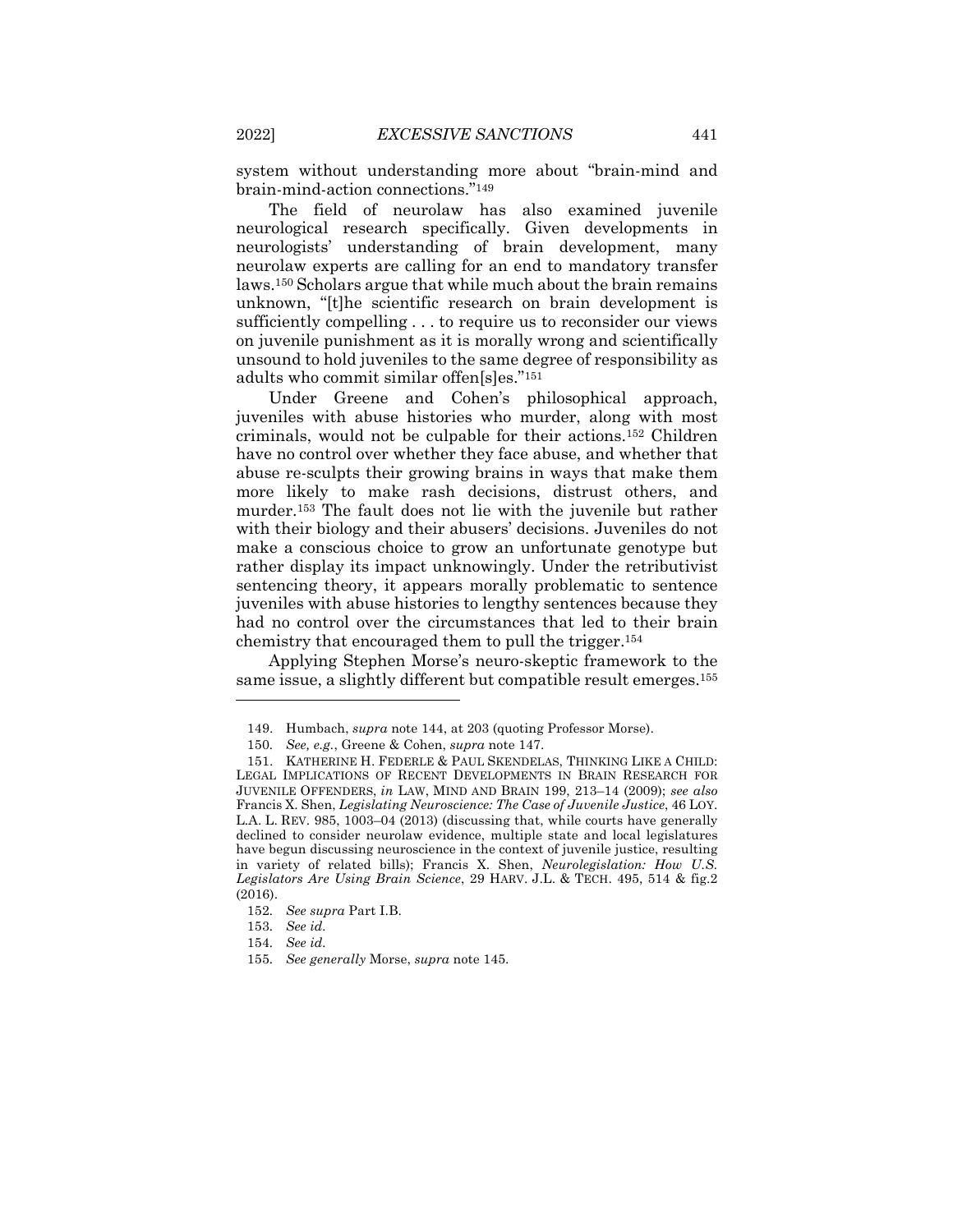Stephen Morse would likely assert that juveniles with abuse histories who murder are still responsible for their actions because some amount of free will and moral cognition of their wrongdoing existed when they acted.156 However, the *Miller*  framework of mitigation is not inconsistent with neuro-skeptics' position. Under *Miller* juveniles remain legally culpable for their crimes, but the neurological impact of their trauma history serves as mitigating evidence at sentencing given the severity of the risk factor of sexual trauma. This model is therefore consistent, if not directly compatible with, a neuro-skeptic's position.157

Ultimately, neurolaw and *Miller's* promise of mitigation for familial and psychological circumstances threaten to burst the foundation of the criminal legal system apart.158 If everyone is a victim of their circumstances and brain chemistry, can anyone be culpable for the crimes they commit? If trauma and abuse histories serve as mitigating evidence, should most defendants receive reduced sentences? While this author would argue that most incarcerated people deserve increased psychological treatment and reduced sentences, this Note specifically focuses on juvenile abuse survivors who serve as an illustrative example of the larger issue of the connection between trauma and criminal legal involvement.

C. UNDER A UTILITARIAN THEORY OF PUNISHMENT, INCARCERATING JUVENILE ABUSE SURVIVORS FOR DECADES SERVES LITTLE PURPOSE

Under the Utilitarian theory of punishment, the needs of society determine a defendant's punishment.<sup>159</sup> Under a pure utilitarian approach, if a defendant showed no chance of recidivism, they need not face punishment at all.<sup>160</sup> Alternatively, a defendant brought in on minor jaywalking charges who the court knew would murder hundreds upon their release should remain incarcerated.161 Based on this theory,

<sup>156</sup>*. See id.*

<sup>157</sup>*. See id*.

<sup>158.</sup> Kolber, *supra* note 144, at 808.

<sup>159.</sup> Aaron J. Rappaport, *Rationalizing the Commission: The Philosophical Premises of the U.S. Sentencing Guidelines*, 52 EMORY L.J. 557, 567 (2003).

<sup>160</sup>*. See id.* at 590–91 (discussing utilitarianism and criminal history).

<sup>161</sup>*. See id.*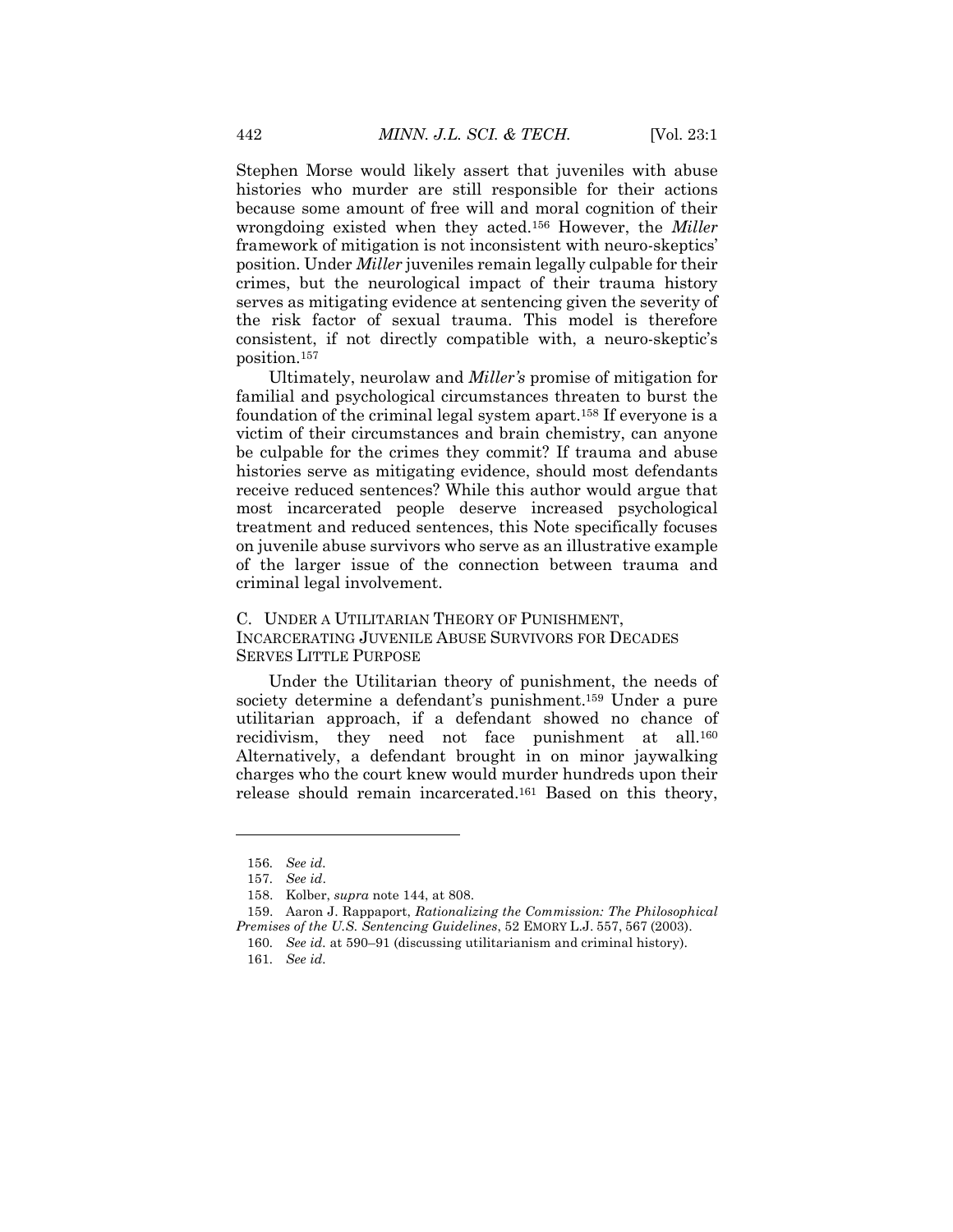incapacitating juvenile murder defendants is only morally correct until they pose a diminished threat to society.162

Because juvenile murder defendants, particularly those with trauma histories, show potential for rehabilitation, longterm incarceration appears ineffective and morally questionable under this theory.163 Generally, youth are more responsive to rehabilitation and treatment than older people, meaning juvenile LWOPers as a class are likely more receptive to rehabilitation than older incarcerated people.164 Additionally, as years in prison pass, juvenile LWOPers receive fewer disciplinary infractions,165 suggesting a reduction in violent behaviors. This pattern is noteworthy as disciplinary records strongly predict recidivism.166

A significant body of research demonstrates how community programming within schools and juvenile detention centers can reduce juvenile crime.167 Robert Zagar, an influential criminologist, conducted a study identifying high-risk youth in Chicago, many with trauma histories, with a greater likelihood of committing murders.168 When he provided a subset of hundreds of these youth with interventions in the forms of counseling, education, and programming, the murder rate within this group fell by 47% compared to those who did not participate in the program.169 Additionally, studies have suggested that nurse home visiting programs can reduce the rate

<sup>162</sup>*. See id.*

<sup>163.</sup> Irving R. Kaufman, *Sentencing: The Judge's Problem*, ATLANTIC MONTHLY, Jan. 1960 [https://web.archive.org/web/20170910220243/https:// www.theatlantic.com/past/docs/unbound/flashbks/death/kaufman.htm]. *See generally* O'Donnell, *supra* note 111 (explaining the effectiveness of individual, group, and family therapy, community-based treatments, and mentorship).

<sup>164</sup>*. See* O'Donnell, *supra* note 111, at 7–8.

<sup>165.</sup> NELLIS, *supra* note 4, at 4.

<sup>166.</sup> Colby Lynne Valentine, *Unraveling the Age, Prison Misconduct, and Recidivism Relationship*, 170 (2012) (Ph.D dissertation, Florida State University College of Criminology and Criminal Justice).

<sup>167.</sup> Scott & Steinberg, *supra* note 76, at 27 ("A substantial body of research over past fifteen years . . . show[s] that many juvenile programs, in both community and institutional settings, can substantially reduce crime . . . by 20– 30 percent.").

<sup>168.</sup> Robert Zagar et al., *Delinquency Best Treatments: How to Divert Youths from Violence While Saving Lives and Detention Costs*, 31 BEHAVIORAL SCI. & L. 381, 384 (2013) (reporting a recidivism rate of 12% within treatment programs by psychologist Mark Lipsey); *see* GARBARINO, *supra* note 45, at 10.

<sup>169.</sup> GARBARINO, *supra* note 45, at 10.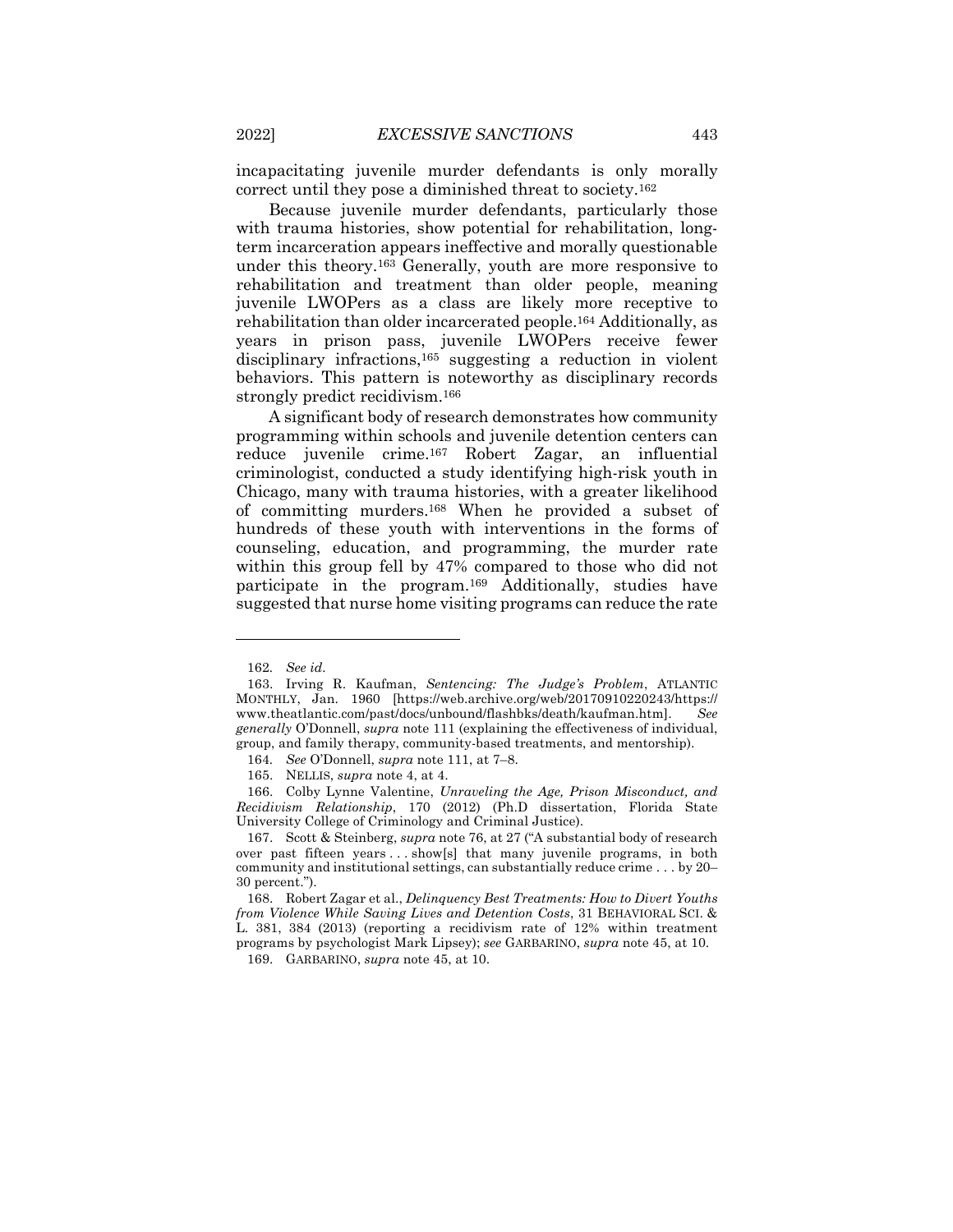of substantiated child abuse and neglect by 50%.170 While this rehabilitation occurred before any potential crimes, it reflects the malleability and potential for change among high-risk youth from under-resourced communities. Further, researchers have found that the risk of recidivism increases with longer sentences,171 showing that shorter sentences could serve a utilitarian purpose better than lengthy sentences or LWOP sentences.172

Additionally, violent offenders incarcerated for crimes like homicide recidivate at lower rates than nonviolent offenders.<sup>173</sup> Studies of recidivism rates nationwide and in specific states have shown that homicide offenders recidivate at a lower rate than offenders of almost any other serious crime.174 In a twentyyear study of released murderers in California, only 1% were arrested for new crimes, none for murder.175 Multiple studies have confirmed that a released homicide offender has a 1% chance of ever killing again.176 This research indicates that

174. Liem, *supra* note 173.

<sup>170.</sup> Janet Currie & Erdal Tekin, *Understanding the Cycle: Childhood Maltreatment and Future Crime*, 47 J. HUM. RES. 509, 535 (2012) (citing Olds et al., *Prenatal and Infancy Home Visitation by Nurses: Recent Findings*, 9 FUTURE CHILD., no. 1, 1999, at 44).

<sup>171</sup>*. See, e.g.*, Thomas Orsagh & Jong-Rong Chen, *The Effect of Time Served on Recidivism: An Interdisciplinary Theory*, 4 J. QUANTITATIVE CRIMINOLOGY 155, 167 (1988) ("For some offense classes, recidivism rates will be reduced by shortening the period of confinement.").

<sup>172</sup>*. See id.* ("As the sentence becomes longer, expected legitimate earnings and employment opportunities decrease because of the loss of contact with the job market, expected earnings and employment in illegitimate activity increase . . . , and the distaste or unwillingness to engage in 8 hours per day, 5 days per week work activity increases as one becomes accustomed to the inactivity of prison life. All of these effects enhance post[-]prison criminal propensities.").

<sup>173</sup>*. See* Marieke Liem, *Homicide Offender Recidivism: A Review of the Literature*, 18 AGGRESSION & VIOLENT BEHAV. 19, 21 (2013); *see also*  WASHINGTON STATE SENTENCING GUIDELINES COMMISSION, RECIDIVISM OF ADULT FELONS: 2007, at 2 tbl.2 (Apr. 2008), https://www.cfc.wa.gov/Publicatio nSentencing/Recidivism/Adult\_Recidivism\_FY2007.pdf.

<sup>175.</sup> Stephanie Slifer, *Once a Criminal, Always a Criminal?*, CBS NEWS (Apr. 23, 2014), https://www.cbsnews.com/news/once-a-criminal-always-acriminal/.

<sup>176.</sup> Dana Goldstein, *The Misleading Math of 'Recidivism'*, MARSHALL PROJECT (Dec. 4, 2014), https://www.themarshallproject.org/2014/12/04/themisleading-math-of-recidivism (citing PATRICK A LANGAN ET AL., U.S. DEP'T OF JUSTICE, BUREAU OF JUSTICE STATISTICS, RECIDIVISM OF PRISONERS RELEAS ED IN 1994 (June 2002), https://bjs.ojp.gov/content/pub/pdf/rpr94.pdf).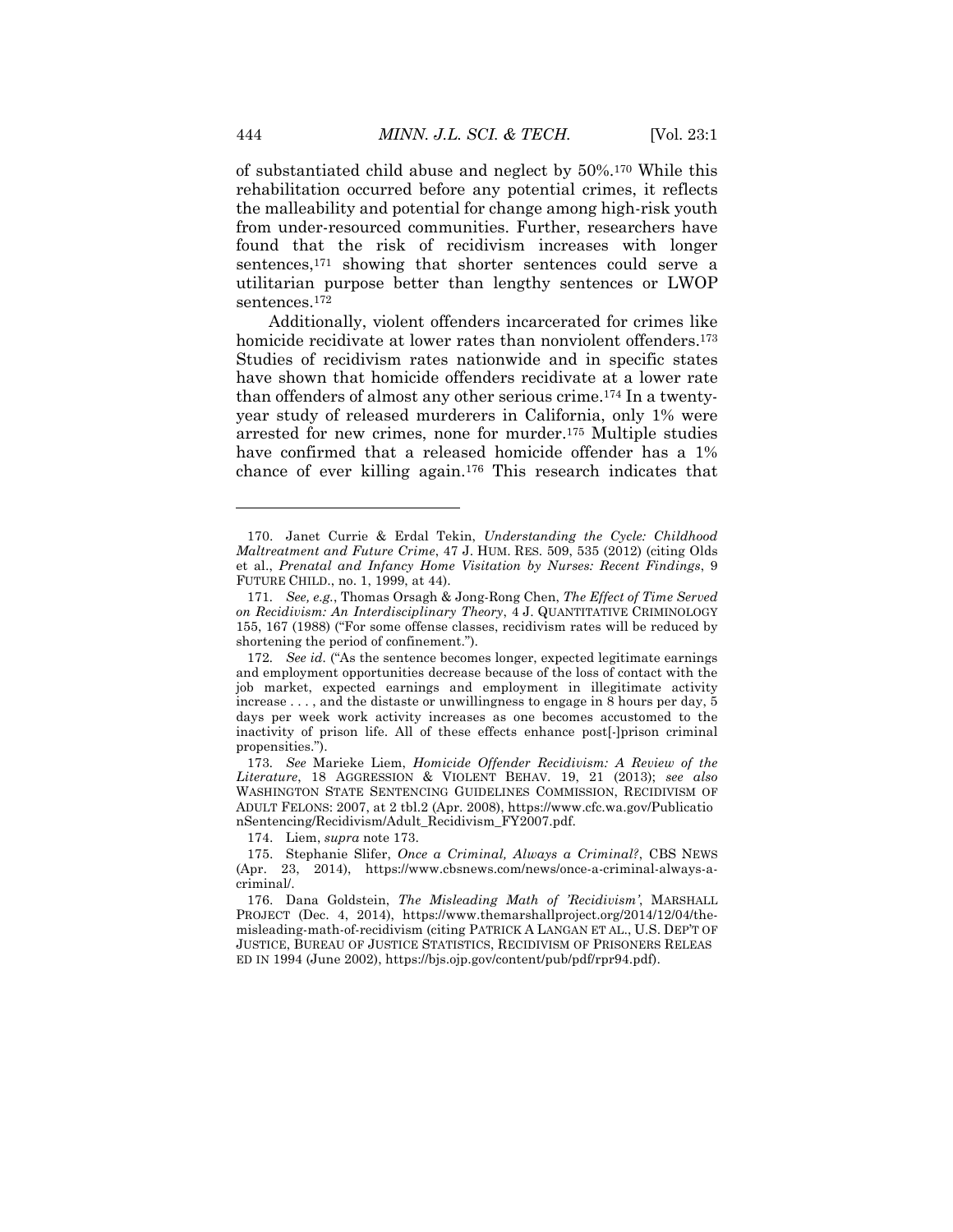regardless of the rehabilitative potential of each juvenile LWOPer, their chances of re-offending as a group are statistically quite low,177 indicating that lengthy sentences serve little utilitarian purpose for juvenile LWOPers.

Separate from any concern for these juveniles themselves, shorter sentences and earlier public health interventions would serve society's financial and safety interests better than lengthy incarceration.178 Studies have shown rehabilitative potential for juveniles with abuse histories who engage in violence; however, not all of them have access to the educational programming, counseling, and community-based interventions that prove effective at diminishing violent behavior.179 Scholars estimate that "crime induced by maltreatment" costs society between \$6.4 and \$55 billion yearly,180 costs which legislatures could proactively funnel into the community-based interventions discussed above. By funding earlier interventions, society could be spared emotional costs of loss of life and financial costs of adjudication and lengthy incarceration.181

#### IV. CONCLUSION

Currently, about 2,500 individuals sit behind bars who received LWOP sentences as children,182 yet the proportion of these individuals with abuse histories experienced increased societal and neurological barriers to peacefully integrating into society.183 This abuse should mitigate their sentences based on both prominent theories of punishment and the legal rationale behind the Supreme Court's *Miller* decision; however, due to mandatory transfer laws and lack of funding, this mitigating evidence often remains unheard.184 A disparity exists between the values the Supreme Court has espoused regarding juvenile sentencing and the way those values are implemented by trial courts at sentencing.185

<sup>177</sup>*. Id.*

<sup>178.</sup> O'Donnell, *supra* note 111; *see* NELLIS, *supra* note 4, at 2–4.

<sup>179.</sup> NELLIS, *supra* note 4, at 4.

<sup>180.</sup> Currie & Tekin, *supra* note 170, at 535.

<sup>181.</sup> Zagar, *supra* note 168, at 381.

<sup>182.</sup> HUMAN RIGHTS WATCH, *supra* note 1.

<sup>183</sup>*. See supra* Part I.B.

<sup>184</sup>*. See supra* Part II.A.

<sup>185</sup>*. See supra* Part II.A.